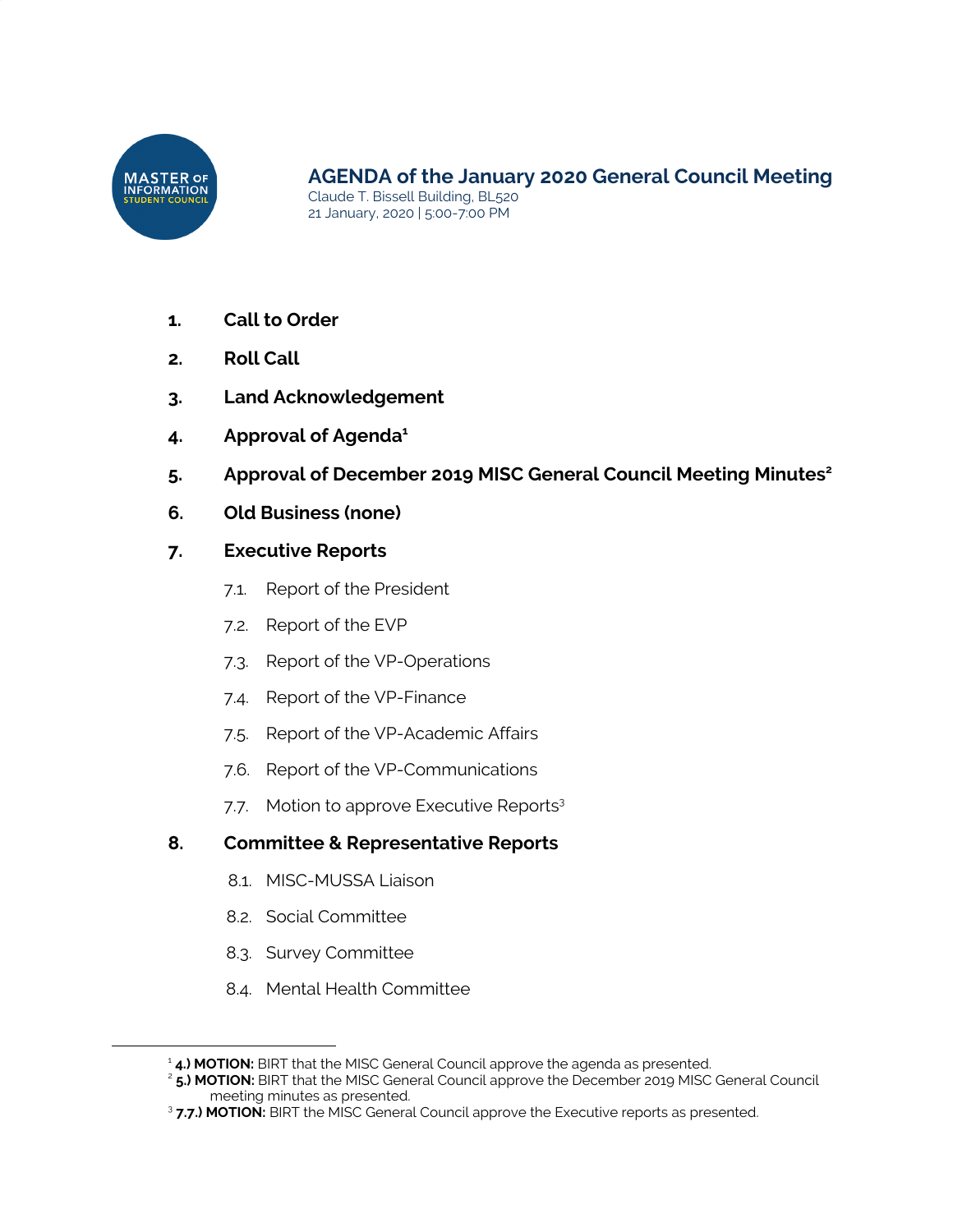- 8.5. Professional Development Committee
- 8.6. Faculty Council
- 8.7. Alumni Association Representative
- 8.8. Graduate Students' Union Representatives
- 8.9. Tech Fund Representatives
- 8.10. Inforum Users' Advisory Committee
- 8.11. Motion to approve Committee & Representative Reports<sup>4</sup>

# **9. Working Groups**

- 9.1. Accessibility Interests Working Group
- 9.2. Diversity Working Group
- 9.3. Part-Time Students' Working Group
- 9.4. Motion to approve Working Group Reports<sup>5</sup>
- **10. New Business**
- **11. Other Discussion/Questions**
- **12. Announcements**
- **13. Adjournment**

<sup>4</sup> **8.11) MOTION:** BIRT the MISC General Council approve the Committee & Representative reports as presented.

<sup>5</sup> **9.4) MOTION**: BIRT the MISC General Council approve the Working Group reports as presented.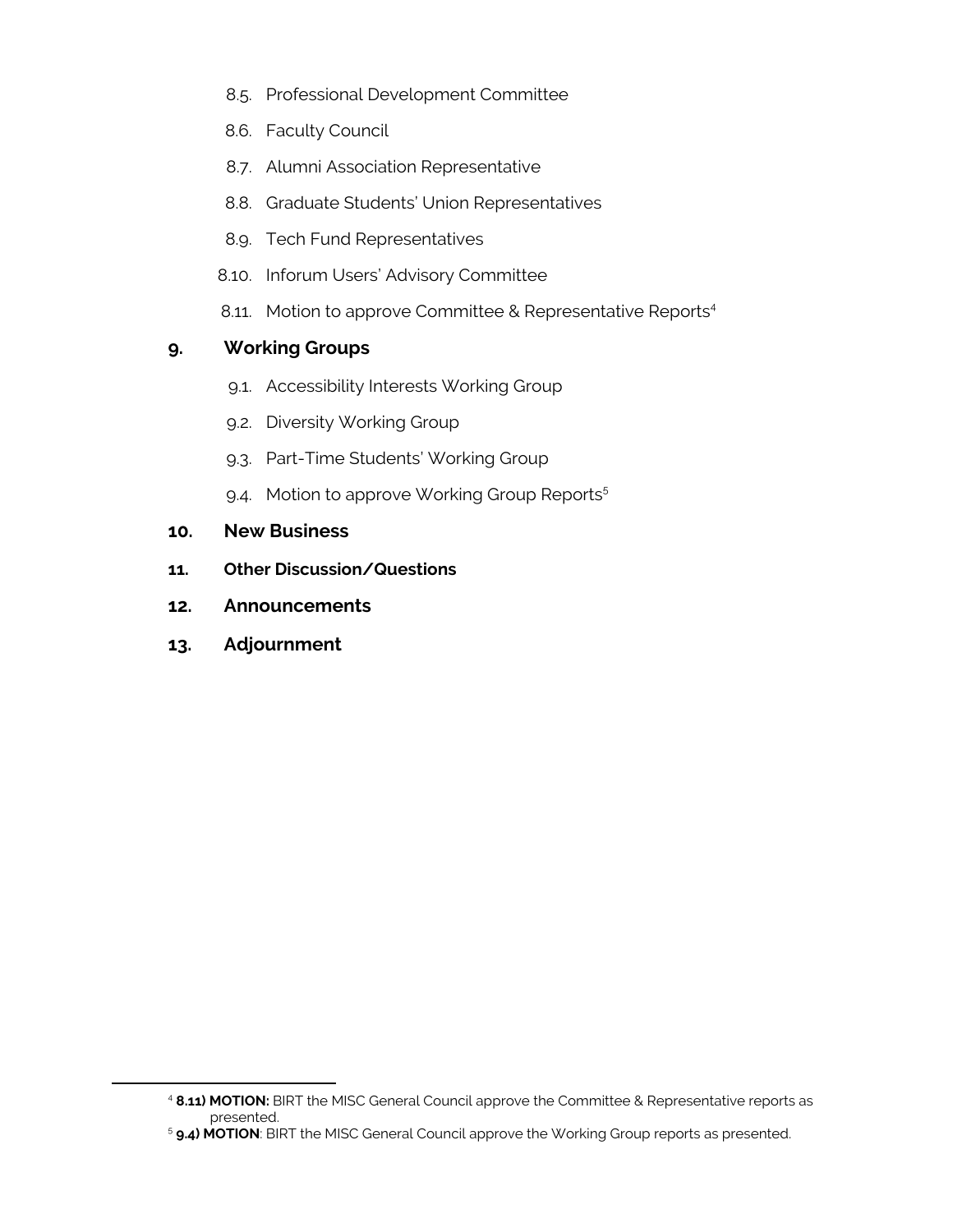# **3. Land Acknowledgement**

We wish to acknowledge that we are on the traditional territory of many nations including the Mississaugas of the Credit, the Anishnabeg, the Chippewa, the Haudenosaunee and the Wendat peoples and is now home to many diverse First Nations, Inuit and Métis peoples. We also acknowledge that Toronto is covered by Treaty 13 signed with the Mississaugas of the Credit, and the Williams Treaties signed with multiple Mississaugas and Chippewa bands.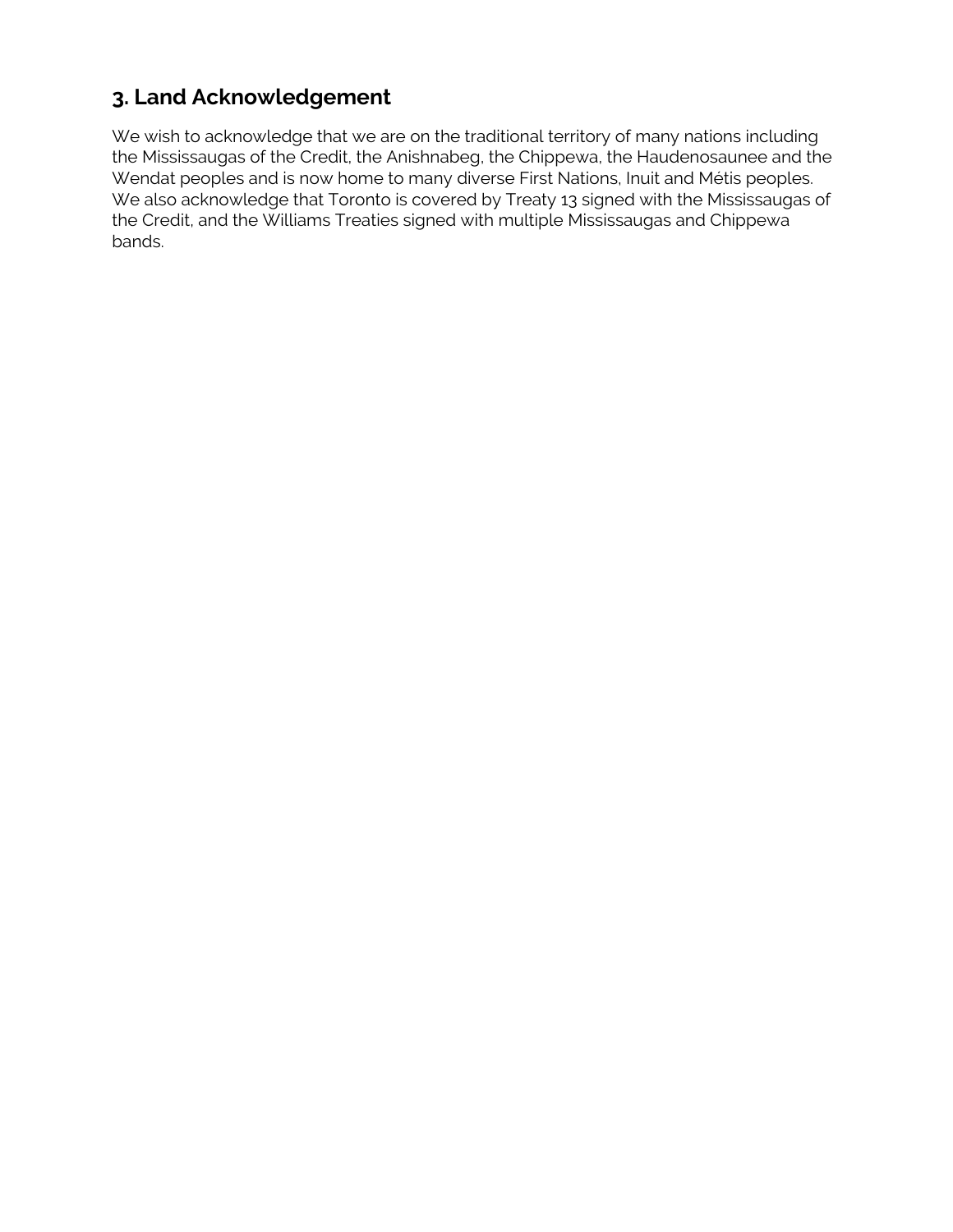

# **January 2020 MISC General Council Meeting Minutes**

Claude T. Bissell Building, BL 520 21 January 2020 | 5:00-7:00

# **Roll Call**

| Name/Position                                               |              | <b>Regret</b> | <b>Absent</b> |
|-------------------------------------------------------------|--------------|---------------|---------------|
| Patty Facy (President)                                      | X            |               |               |
| Katy Czajkowski (Executive Vice President)                  | X            |               |               |
| <b>McKinzey Manes (VP Operations)</b>                       | X            |               |               |
| Jason Batten-Carew (VP Finance)                             | $\mathbf{x}$ |               |               |
| Nicholas Lindsay Lewis (VP Academic Affairs)                | $\mathbf{x}$ |               |               |
| <b>Gauray Bamezai</b> (VP Communications)                   |              | X             |               |
| <b>Abigael Krueger (Social Co-Chair)</b>                    |              | X             |               |
| Laura Windhorst (Social Co-Chair)                           |              |               | X             |
| <b>Sharon Lam</b> (Upper Year Survey Committee Co-Chair)    | X            |               |               |
| Grace Chen (First Year Survey Committee Co-Chair)           | X            |               |               |
| Val Masters (Upper Year MH Committee Co-Chair)              | X            |               |               |
| Lena Zhao (First Year MH Committee Co-Chair)                | X            |               |               |
| Akram Wahdan (Upper Year PD Co-Chair)                       |              |               | X             |
| Savannah Li (First Year PD Co-Chair)                        | $\mathbf{x}$ |               |               |
| <b>Sydney Stype (MISC-MUSSA Liaison)</b>                    |              |               |               |
| <b>Cher-Ann Chai</b> (Alumni Association Representative)    |              |               |               |
| Jessica Peng (First Year Social Committee Representative)   | <b>X</b>     |               |               |
| Maya Pasternak (Tech Fund Representative, Upper Year)       |              |               | X             |
| Vipasha Shaikh (Tech Fund Representative, Upper Year)       | X            |               |               |
| <b>Emily Waknine</b> (Tech Fund Representative, First Year) |              |               | x             |
| Robyn Forman (GSU Representative)                           |              |               | X             |
| Lily Clarke (Faculty Council Representative)                | X            |               |               |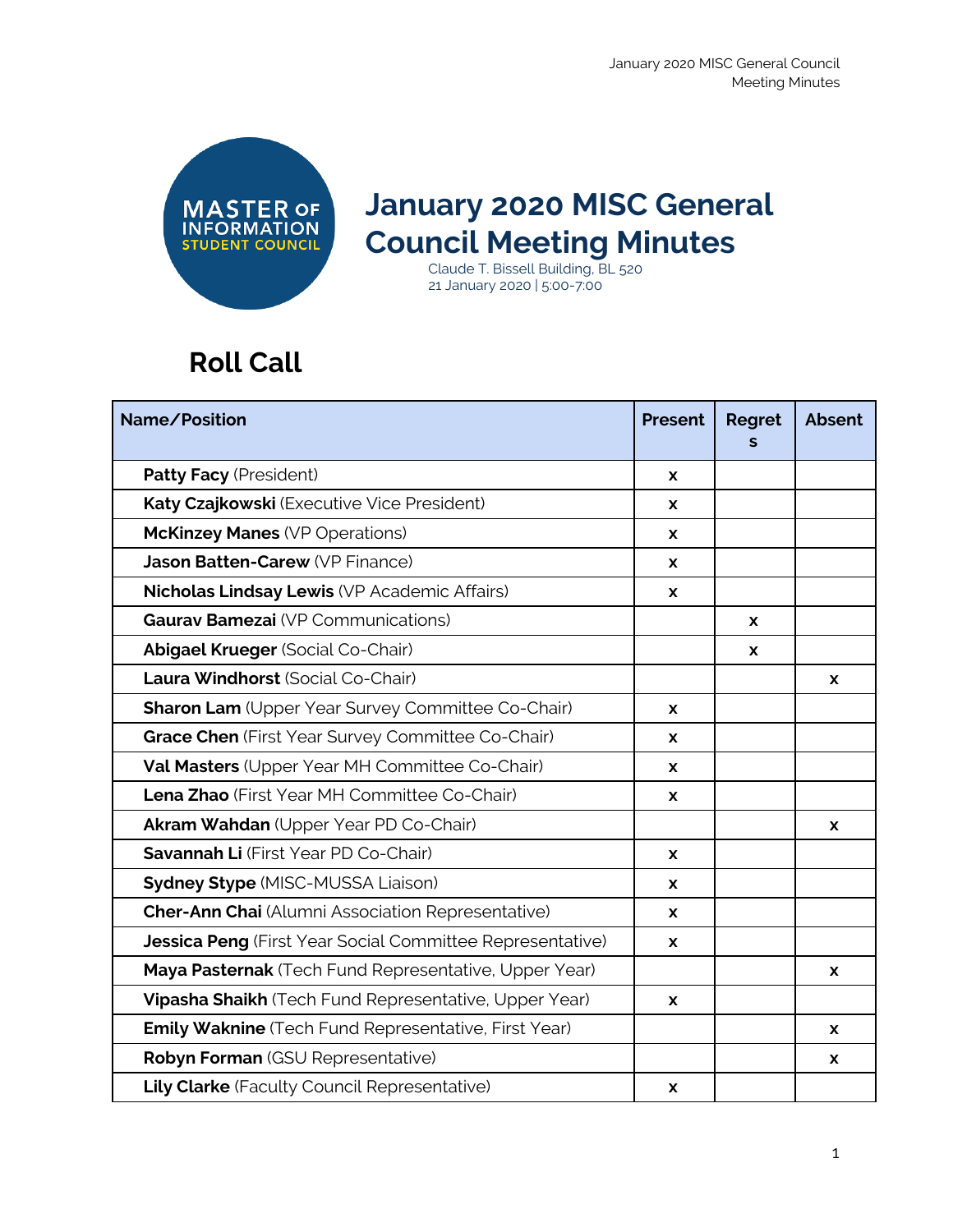| <b>Wing Lam Tse</b> (Faculty Council Representative)    |   |   | х |
|---------------------------------------------------------|---|---|---|
| <b>Eric Hanson</b> (Faculty Council Representative)     | X |   |   |
| <b>Jillie Reimer</b> (Faculty Council Representative)   |   |   |   |
| <b>Kaitlyn Simpson</b> (Faculty Council Representative) |   |   | х |
| <b>Victoria Yang (Faculty Council Representative)</b>   |   | x |   |
| <b>Guests (Present):</b>                                |   |   |   |
|                                                         |   |   |   |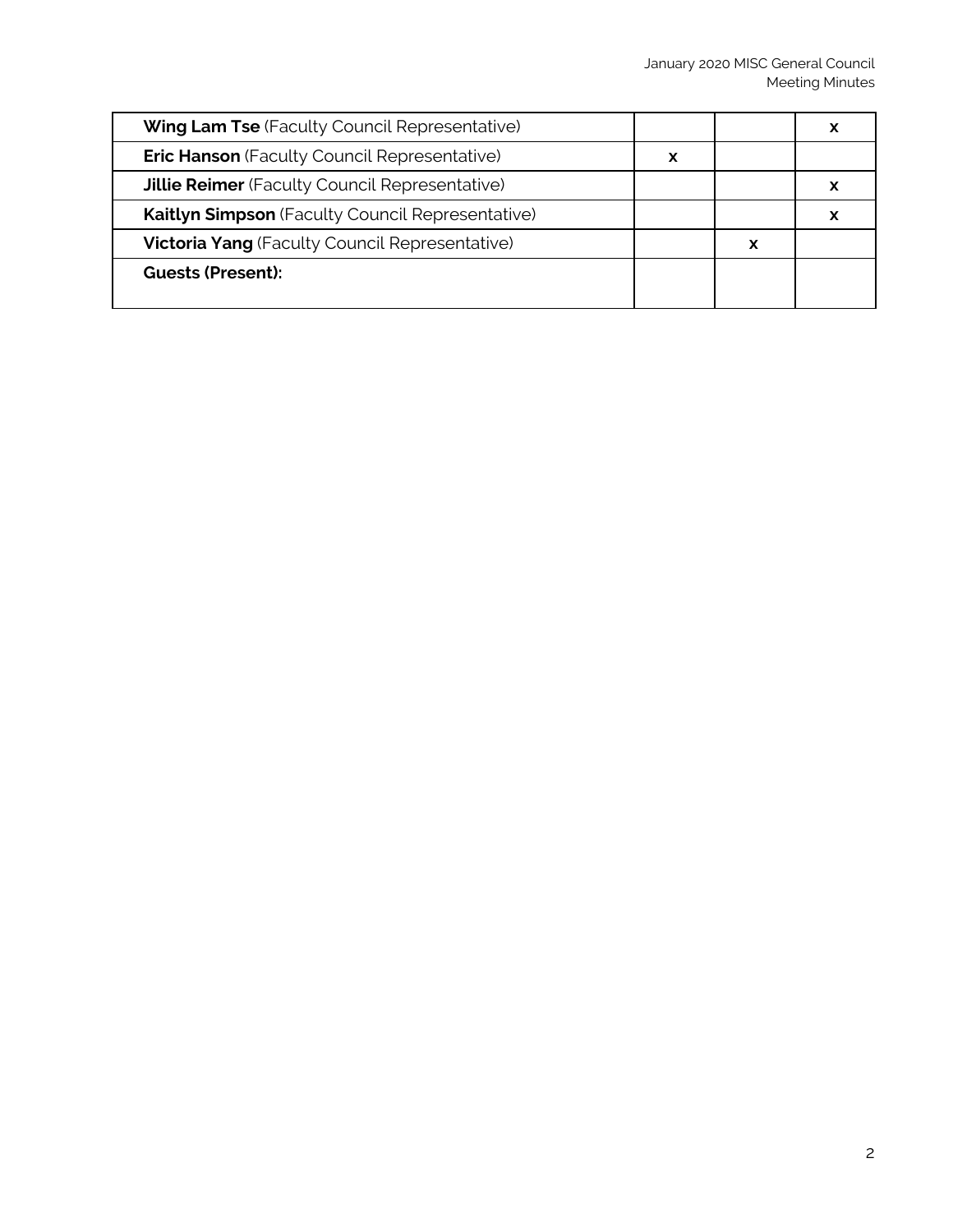# **Agenda/Minutes**

# **1. Call to Order**

*Meeting comes to order at 5:07 PM.*

- **2. Roll call** (see page 1)
- **3. Land Acknowledgement** by Vipasha.

## **4. Approval of Agenda**

**MOTION:** BIRT the MISC General Council approve the agenda as presented.

MOVED: Cher-Ann SECONDED: Jessica

## **CARRIED/FAILED**

#### **5. Approval of December 2019 MISC General Council Meeting Minutes**

**MOTION:** BIRT the MISC General Council approve the December 2019 MISC General Council meeting minutes as presented.

MOVED: Katy SECONDED: Eric

# **CARRIED/FAILED**

#### **6. Old Business (none)**

President presented Inforum librarians with gifts from MISC on the Inforum's last day as a library.

#### **7. Executive Reports**

- **7.1. Report of the President (attached)**
- **7.2. Report of the EVP (none)**
- **7.3. Report of the VP-Operations (none)**
- **7.4. Report of the VP-Finance (attached)**

#### **7.5. Report of VP-Academic Affairs (attached)**

Also speaking to students about initiatives they are interested in starting.

#### **7.6. Report of the VP-Communications**

**7.7. MOTION:** BIRT that the MISC General Council approve the Executive reports as presented.

MOVED: Sydney SECONDED: Grace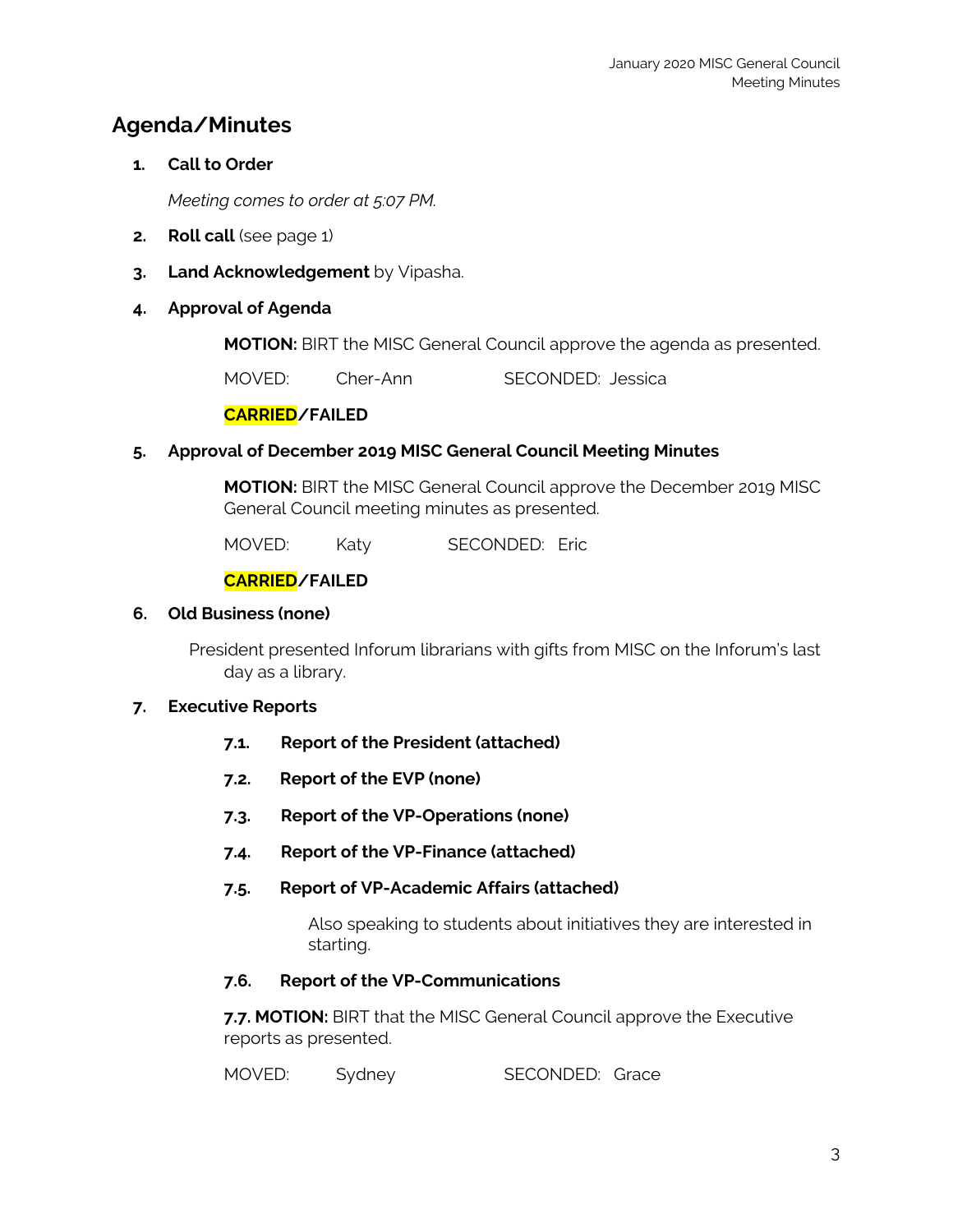### **CARRIED/FAILED**

#### **8. Committee & Representative Reports**

#### **8.1 MISC-MUSSA Liaison**

Potential forthcoming meme battle between #miscymemes and MUSSA memes.

#### **8.2 Social Committee (attached)**

#### **8.3 Survey Committee (attached)**

Discussion of survey results, specifically one notable comment of concern. Students seem generally unaware of MISC activities and capabilities. And that some students may not be aware of which parts of the iSchool are even provided by MISC. Suggestions for more robust MISC PR: updating MISC calendar on fifth floor (problem is that calendar is sometimes updated during the month).

- **8.4 Mental Health Committee (attached)**
- **8.5 Professional Development Committee (attached)**
- **8.6 Faculty Council Representatives (none)**
- **8.7 Alumni Association Representative (attached)**
- **8.8 Graduate Students' Union Representatives**

GSU is currently shaping a survey that is meant to help with shaping the mental health needs of graduate students.

#### **8.9 Tech Fund Representatives (attached)**

Discussion: referring to Tech Fund as "MISC-MUSSA Tech Fund" moving forward to help raise awareness as well

#### **8.10 Inforum Users' Advisory Committee**

No word on when the next meeting will be.

**8.11 MOTION:** BIRT the MISC General Council approve the committee and representative reports as presented. Updated stickers suggested.

MOVED: Sydney SECONDED: Cher-Ann

**CARRIED/FAILED**

**9. Working Groups**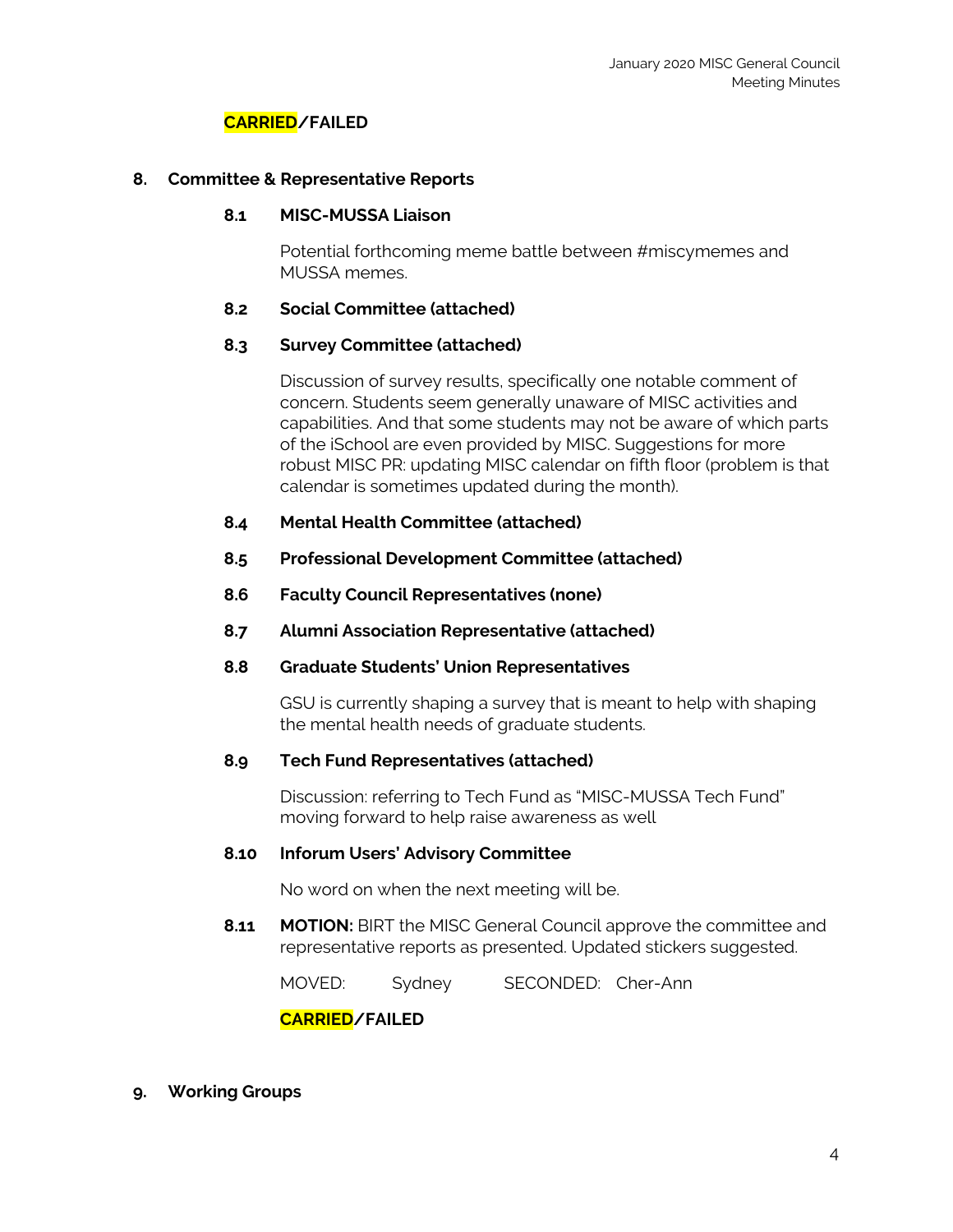## **9.1. Accessibility Interests Working Group**

Wrote a letter for professors, faculty and staff with a list of suggestions on how to increase accessibility in Faculty of Information. Have speakers lined up for semester, planning on spreading them out about once a month. Just submitted Hart House Good Ideas Grant to put on a conference, jointly organized with Mental Health Committee. Meeting with Olivier about accessibility in the TEAL Lab.

### **9.2. Diversity Working Group**

Has been looking into whether the Faculty can supplement diversity scholarships that are offered by the University. Will host reading groups throughout semester, but will also look at the internal workings of the faculty.

## **9.3. Part-Time Students' Working Group**

Events forthcoming.

**9.4. MOTION:** BIRT the MISC General Council approve the Working Group Reports as presented.

MOVED: Val SECONDED: Grace

# **CARRIED/FAILED**

#### **10. New Business**

● TEAL Lab: Olivier is open to allowing student access to the lab (similar to student access to other classrooms), but the concern is that the equipment in the room is so expensive. Other option is expanding access to UX lab in basement to all students (not just those enrolled in core-UX class). Issue is that currently supplies in the room come out of Olivier's budget, so opening access to all students would require rallying support from administration to change funding structure for UX lab supplies.

#### **11. Other Discussion/Questions**

- Further discussion about Inforum changes. Meeting with Student Services is now generally inconvenient or awkward - mainly due to the offices being located in the back office.
- Grades: some students reported incorrect grades in INF2170, as well as grade discrepancies

#### **12. Announcements**

**13. Adjournment**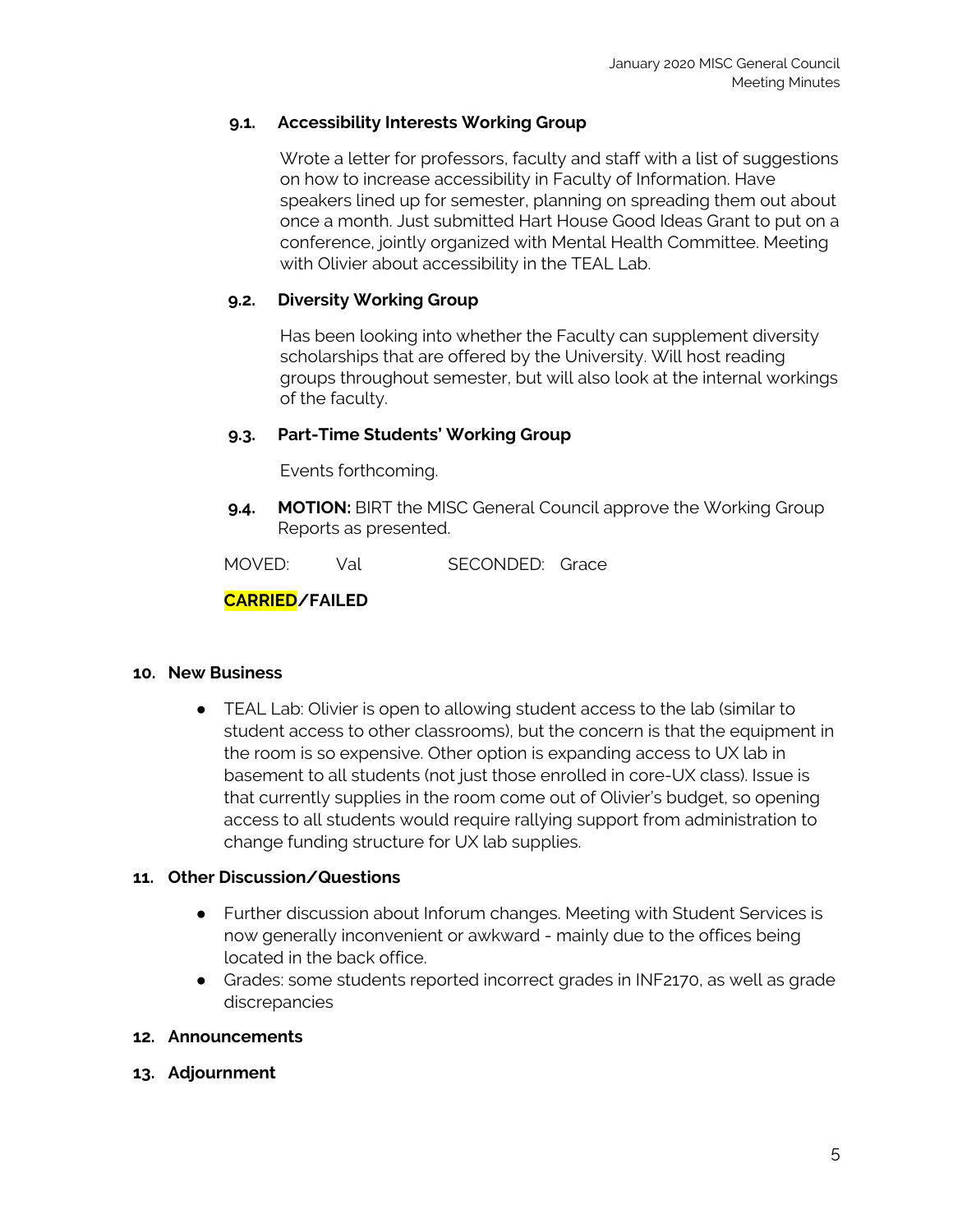**MOTION:** Be it resolved that the meeting be adjourned.

MOVED: Katy SECONDED: Sydney

# **CARRIED/FAILED**

*The meeting is adjourned at 6:25 PM.*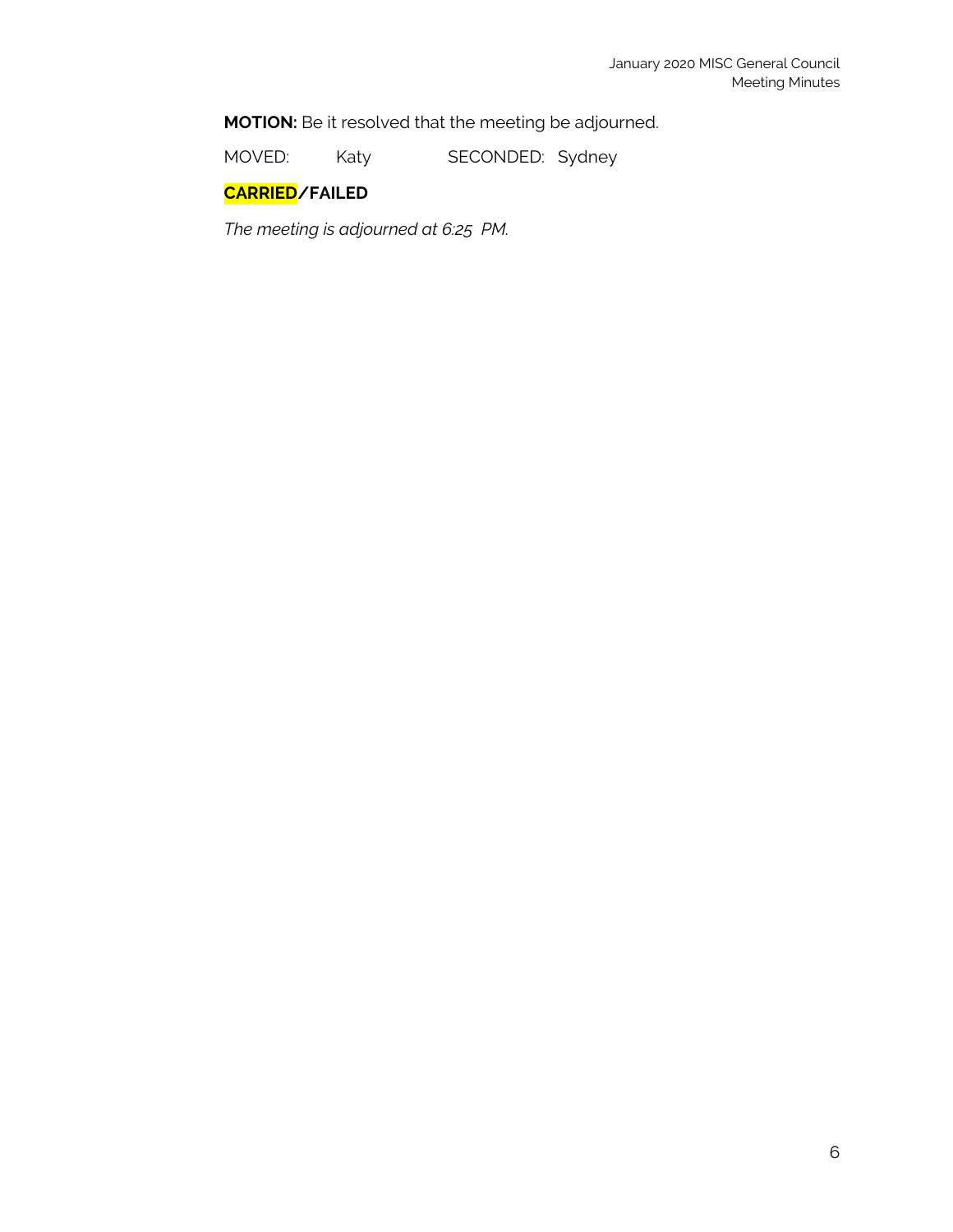# **President's Report**

# **December 2019 MISC General Council Meeting**

# **Quick Updates**

- Presented outgoing Inforum staff with INFORUM mugs on their last day in December. Everyone was very appreciative--thank you Jillie & Victoria for gift suggestions.
- Recently announced that all students will be charged all ancillary fees for Winter 2020. Any students who opted out of Fall 2019 fees will be charged alongside Winter 2020 fees.
- Plans for Bissell building renovation going forward with floors 1-3.
- There are also plans to replace group pods in the Inforum with something more ergonomically friendly and functional
- Faculty of Information will be completing a self-study over the next 8 months. Part of this will involve focus groups with students in all concentrations taking place in February. More details to come from Faculty of Information directly.

# **Student lounge revitalization project update**

The Dean offered to match the funding used from the Tech Fund to revamp the lounge. Great news as this additional funding can be used to buy furniture and other items that would not fall under the scope of the Tech Fund.

Current progress:

- Mid-late December: purge unwanted or broken materials, tidy up space, assess which items are worth keeping in the space
- Early-mid January: source new appliances and materials, submit requests to Tech Fund
- Late January/early February: install new appliances and materials

# **Merchandise**

Ran polls on Instagram with options. Popular items we will get are grey and navy crewneck sweaters, tote-bags, toques, and sticker packs.

# **MISC International Student Representatives**

Will be sending out a MISC survey targeting international MI students soon. I have a meeting scheduled this week with Nadia Caidi (Director of International Experience).

# **Graduation Awards**

At the last Awards Committee meeting this month we discussed the possibility of creating new convocation awards for all concentrations. The long term goal would be for these to have monetary values like other LIS/ARM awards; a short term solution would be for awards to be a certificate so that students can list it on resumes, applications etc.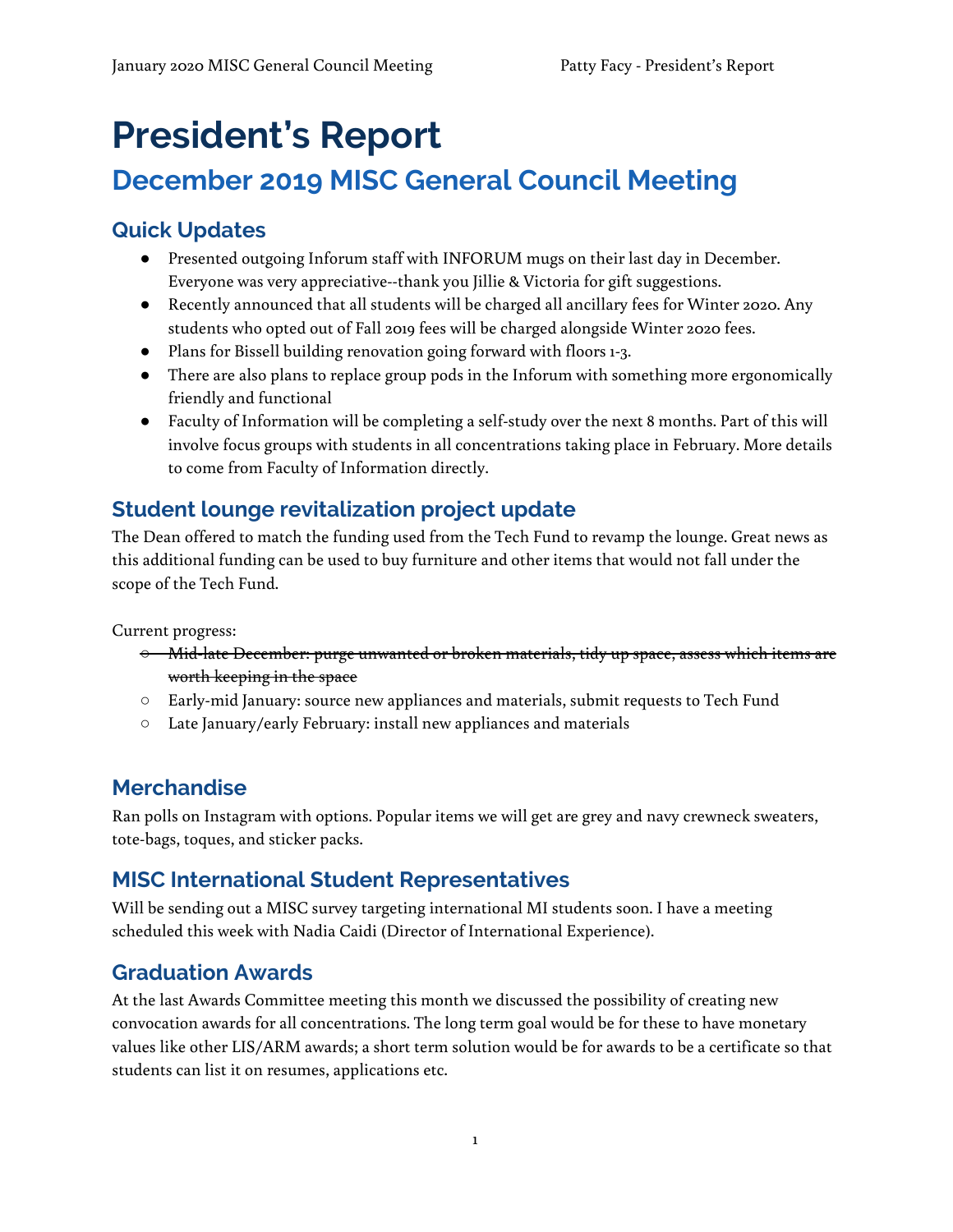# **MISC AGM & Town Hall**

Date/location: Thursday March 5, 4:15-5:45pm, BL 507. Tentative schedule:

- Short presentation (~10 minutes) recapping on what MISC has done so far during 2019-20 (events, financials, etc), services we offer, and upcoming events / activities. Would include brief updates from all council members e.g. what's going on at FIAA, faculty council, DWG, Social, etc) consolidated into one presentation
- Constitution vote on changes to MISC positions as of May 1 2020, if required (5-10 minutes).
- Updates from Student Services (5-10 minutes)
- Presentation from Dean/Student services on the plans to renovate Bissell (30 minutes)
- Open question/comment period (~30 minutes)

# **Hart House Farm Trip**

- February 20-21 (Thursday-Friday). Departure by bus at Bissell building at 10:30am on February 20, return around 1:30pm at Bissell on February 21.
- 40 spots available, 18 people signed up so far
- Regular tickets are \$40, volunteer tickets \$20
- Projected total trip cost: \$1200 (\$1000 cheaper than last year's trip)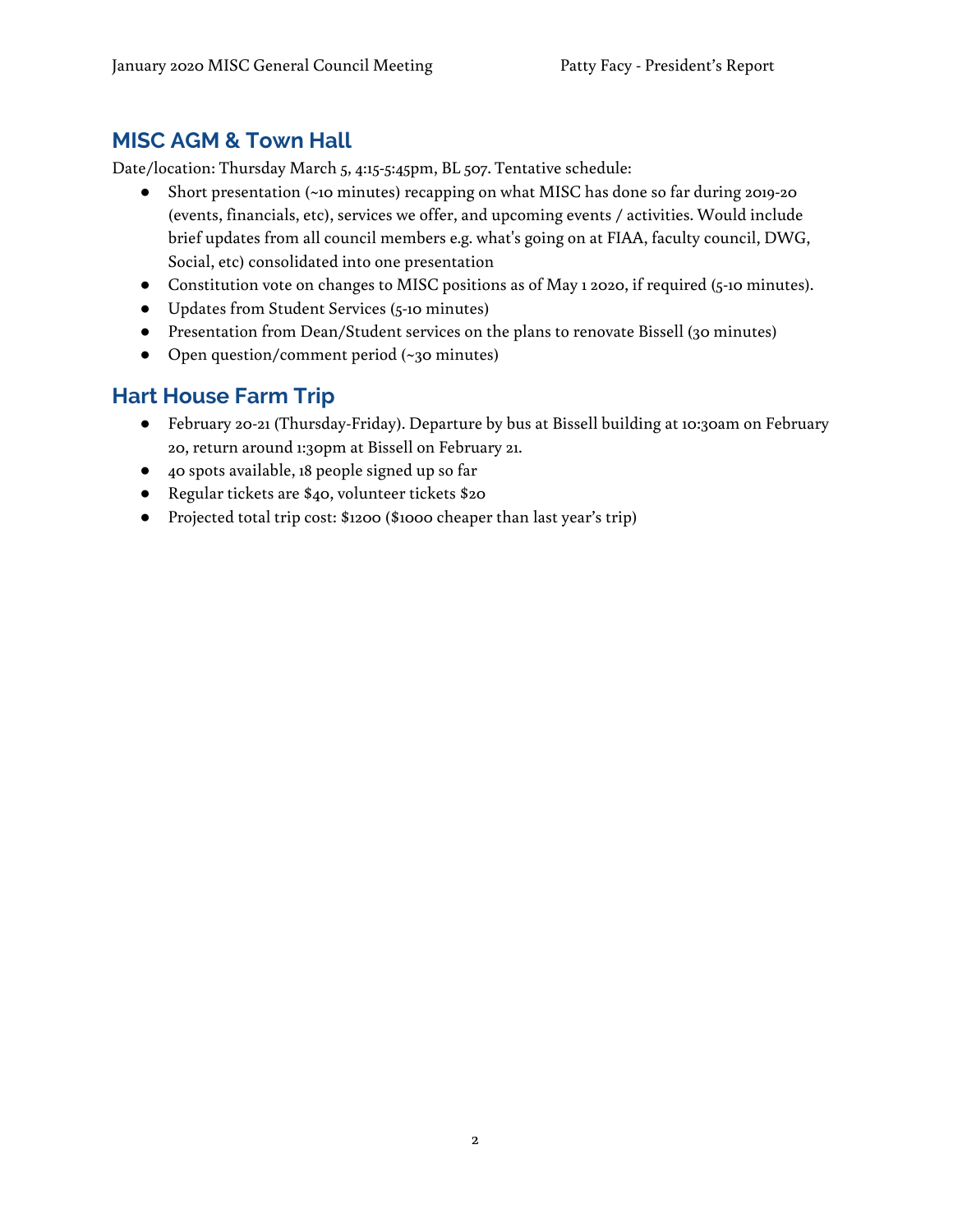| <b>Category</b>                | <b>Item</b>            | <b>Budget</b>        | <b>Currently Spent</b> |
|--------------------------------|------------------------|----------------------|------------------------|
| General                        |                        |                      |                        |
|                                | Meeting Food           | \$<br>1,000.00       | \$<br>789.89           |
|                                | <b>Bank Fees</b>       | \$<br>96.00          | \$<br>74.69            |
|                                | <b>Audit Fee</b>       | \$<br>$\blacksquare$ | \$                     |
|                                | <b>Office Supplies</b> | \$<br>300.00         | \$<br>283.71           |
|                                | Contingency (5-10%)    | \$<br>1,250.00       | \$                     |
|                                | Projects               | \$<br>2,000.00       | \$<br>2,211.40         |
|                                | Awards & Recognition   | \$<br>100.00         | \$<br>181.51           |
|                                |                        |                      |                        |
| <b>Social Committee</b>        |                        | \$<br>9,000.00       | \$<br>3,032.74         |
| <b>Prof. Dev. Committee</b>    |                        | \$<br>2,000.00       | \$                     |
| <b>Survey Commitee</b>         |                        | \$<br>300.00         | \$<br>90.00            |
| <b>Mental Health Committee</b> |                        | \$<br>1,000.00       | \$<br>78.67            |
| <b>SSI Funding</b>             |                        | \$<br>6,000.00       | \$<br>349.49           |
| <b>Working Groups</b>          |                        |                      |                        |
|                                | Accessibility          | \$<br>600.00         | \$<br>32.97            |
|                                | <b>Diversity</b>       | \$<br>600.00         | \$<br>89.28            |
|                                | <b>PT Students</b>     | \$<br>600.00         | \$                     |
|                                |                        |                      |                        |
| Total:                         |                        | \$<br>24,846.00      | \$<br>7,214.35         |
| <b>Remaining:</b>              |                        | \$<br>154.00         |                        |
|                                |                        |                      |                        |
| Last Updated: Jan 21, 2020     |                        |                      |                        |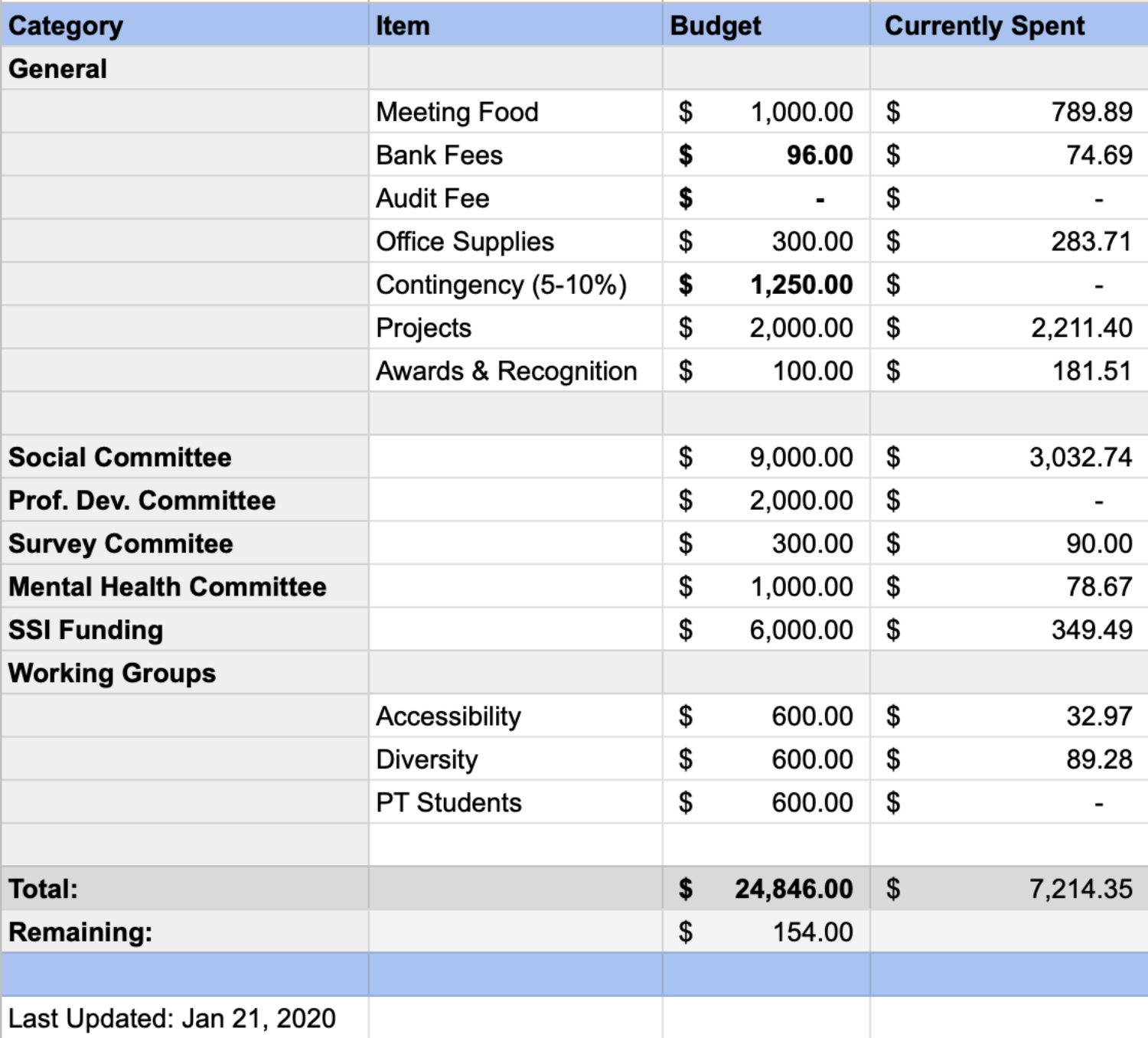# **VP Academic Affairs Report**

**Jan 2020 MISC General Report**

# $OCF$ MA **TON INFORMA STUDENT COUNCIL**

# **Key Meetings:**

• January 10<sup>th</sup>, Committee on Standing, (Chair Dan Ryan)

# **Committee on Standing:**

- Approved late-withdrawal, course extensions requests.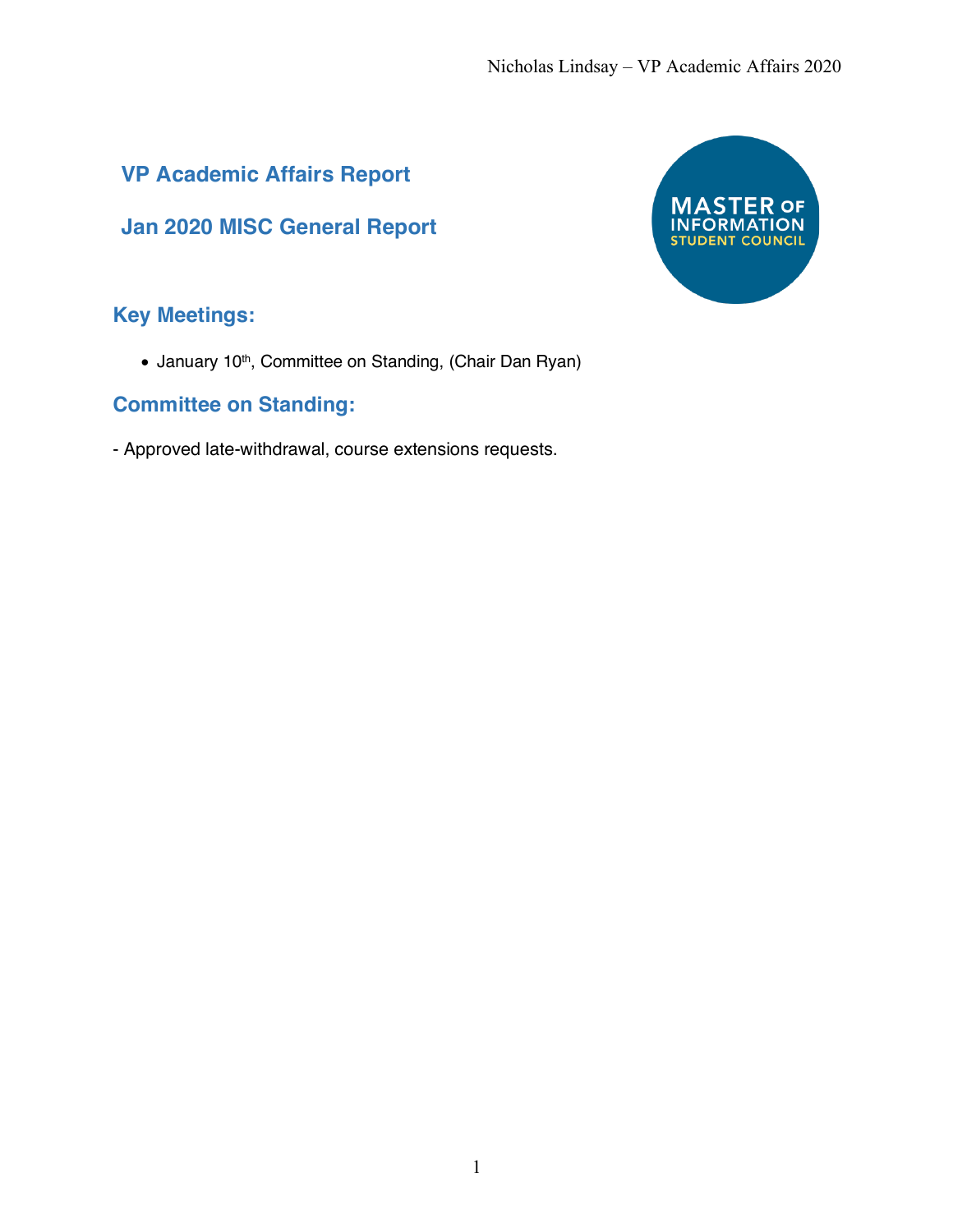# Social Chairs January 2020 Report

Jan 14th, 2019 Abbey & Laura & Jessica

This month we:

- will put on 2 events (Coffee House, Pub Night).
- We started planning potentially 4 events in February.

To do next month:

- Determine the name and *potential* theme for formal. We will do an in-person survey with students to get feedback.
- Set up meeting with Hart House to finalize the catering menu etc.

# **Breakdown of Events:**

# **Coffee House/Open Mic**

Jan 17, Grad Loft

Do you have a hidden talent? This is your time to shine! Join us at the GSU pub loft (2nd *floor) for a good time of music, poetry, and artistic performances. Come to recharge for another school semester, showcase your amazing talent, and cheer for a friend! If you're stuck with inspiration on the day of, the floor is open! Doors open at 5:30 PM, performances start at 6 PM.*

# **Number of students attended**: 20

**Food served**: \$117.90 Pizza PA: \$44.07 PA transport (uber): \$21.65 **Number of volunteers**: 0 **Total cost**: \$183.62

# **Pub Night - Jan 22 @ Ein-Stein Bierhalle on College**

JOIN US TOMORROW! We will be hosting a pub night once a month at a different location. This month it is at Ein-Stein's. Popular among UofT students, Einstein has a number of local brews on tap (including their very own Einstein Lager and Stout) as well as pub stables like wings, burgers and sandwiches. It also has foosball, pinball and pool. The event is from 8 pm -late. Tell your friends and classmates, we hope to see you there!

**Number of RSVPs**: 16 (as of Jan 14) **Total cost**: \$0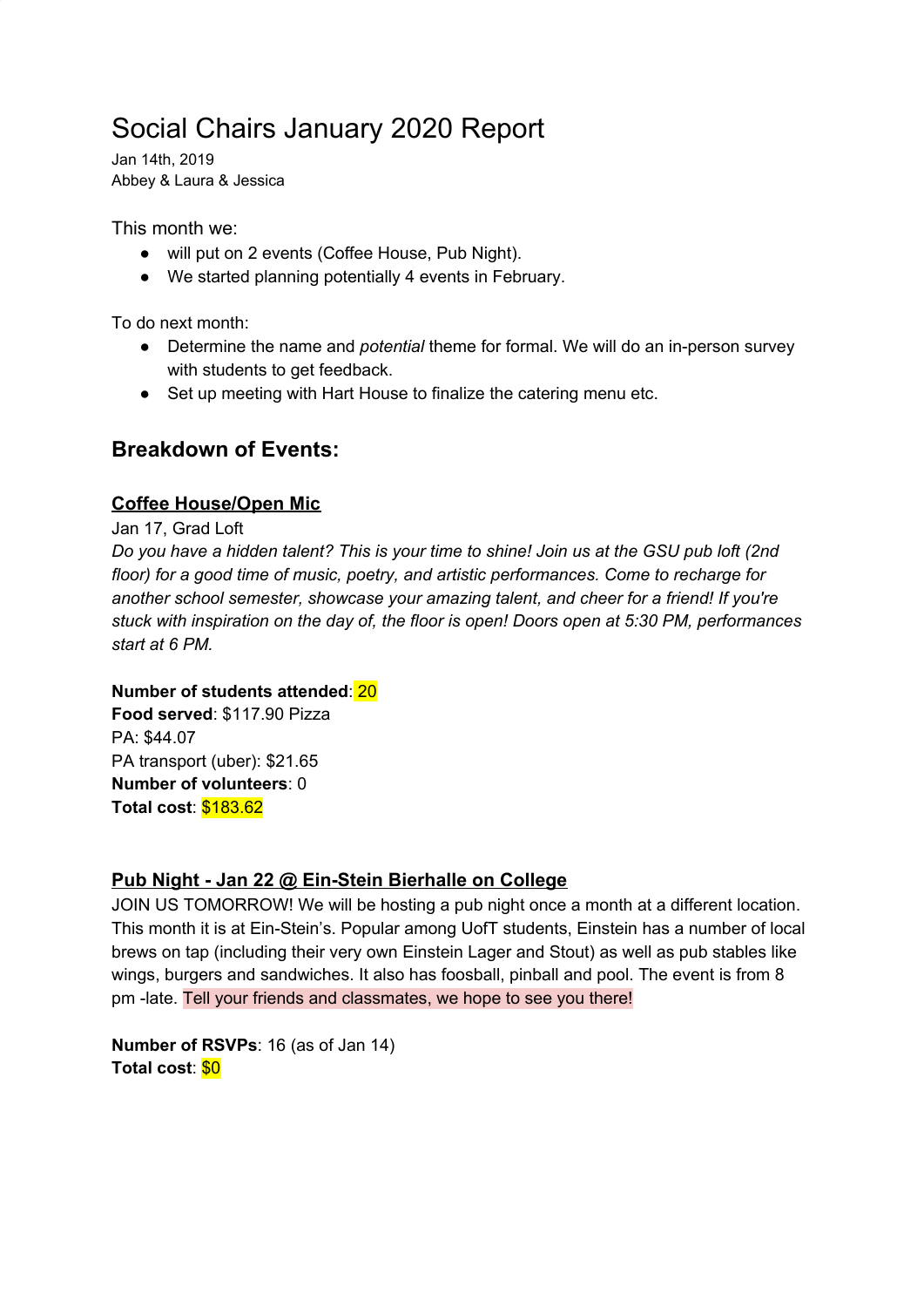# **Survey Committee Co-Chairs' Report**

# **January 2020 MISC General Council Meeting**

# **December Work Items (Major)**

- **● iSchool Student Fun Facts Survey**
	- Duration: November 25 December 16 (3 weeks)
	- 102 responses
	- Survey results given to Student Services/Lindsay Jackowetz
- **● MISC Social Committee Survey**
	- Duration: December 2 January 10 (40 days)
	- 31 responses
	- Survey results given to MISC Social Committee
- **● MISC General Feedback**
	- 8 responses
	- Compliments
		- Emails/newsletters and socials are appreciated!
	- Criticisms
		- More socials and food at events
		- Not much visible support from MISC
	- Other

# YALL ARE GREAT!

■

# **January Work Items (Major)**

- **● Part-Time Working Group Survey**
	- Duration: TBD
	- Survey results to be given to MISC Part-Time Working Group
- **● Professional Development Survey**
	- Duration: January 20 January 28 (9 days)
	- Survey results to be given to MISC Professional Development Committee

# **Other Work Items (Minor)**

- Contacted winners for prizes/gift cards (5 for Fun Facts, 3 for Social Committee)
	- "Fun Facts" prizes from Student Services

# **General Announcements**

● **MISC's annual student experience survey** will be sent out in late February/early March and run for 2-3 weeks, so if you have survey needs in the remainder of the year, please plan not to have it released during this time. Thanks!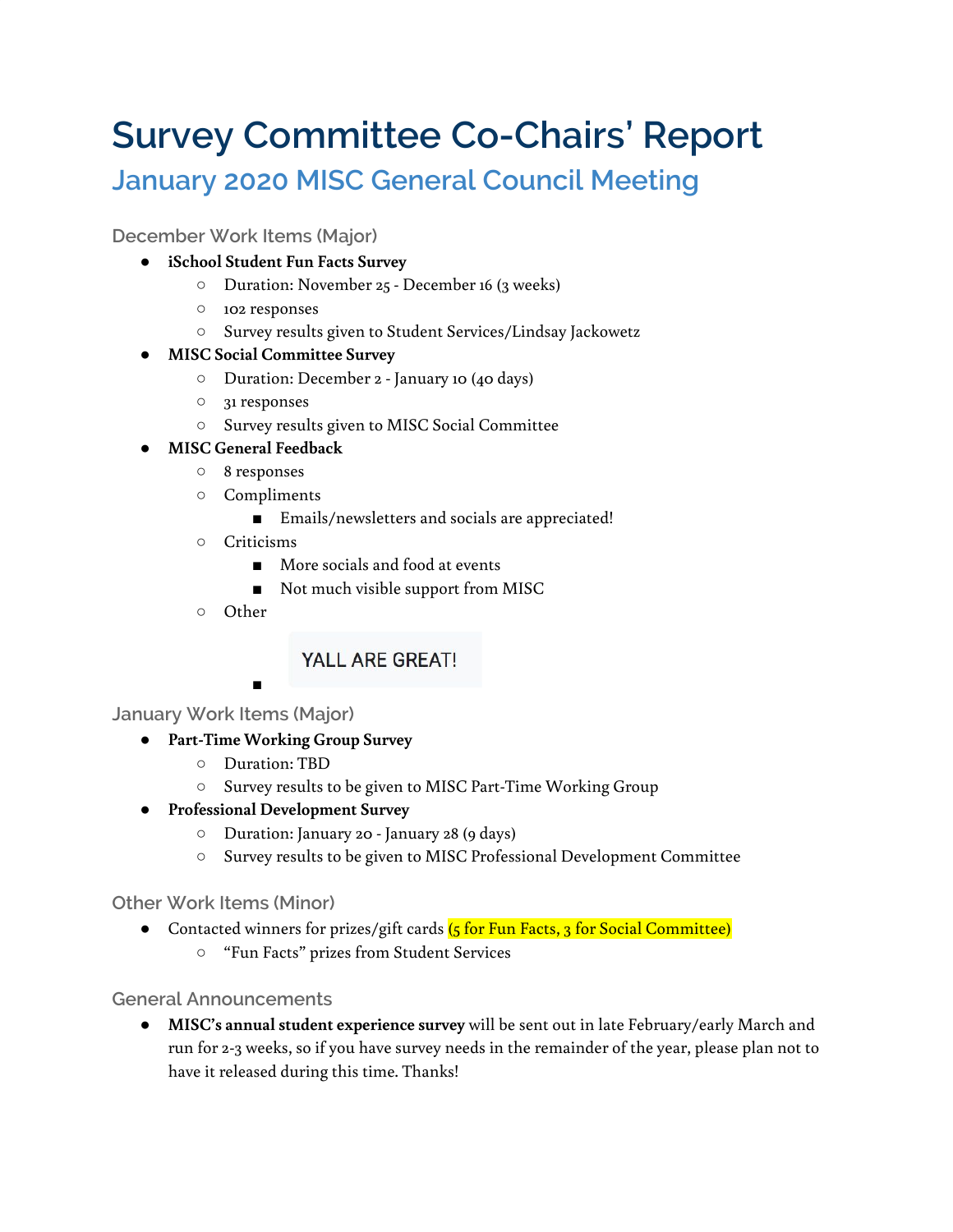# **Budget**

| <b>Past Items</b>          | Cost                 | <b>Notes</b>                                         |
|----------------------------|----------------------|------------------------------------------------------|
| Inforum                    | \$50                 | Five \$10 Starbucks gift cards                       |
| Accessibility              | \$15                 | Three \$5 Starbucks gift cards                       |
| <b>Student Lounge</b>      | \$15                 | Three \$5 Starbucks gift cards                       |
| iSchool Fun Facts          | $\mathbf{5}^{\circ}$ | <b>Funded by Student Services</b>                    |
| Yoga                       | \$10                 | Two \$10 Starbucks gift cards                        |
| Social Committee           | \$15                 | Three \$5 Starbucks gift cards                       |
| <b>Running Total</b>       | \$10 <sub>5</sub>    |                                                      |
|                            |                      |                                                      |
| <b>Planned Items</b>       | Cost                 | <b>Notes</b>                                         |
| Part-time Students         | \$15                 | Three \$5 Starbucks gift cards                       |
| Professional Development   | \$15                 | Three \$5 Starbucks gift cards                       |
| Annual Experience          | \$8 <sub>O</sub>     | Five \$10 Starbucks gift cards,<br>iSchool/MISC gear |
| <b>Final Survey Raffle</b> | \$50                 | Gift cards, iSchool/MISC gear                        |
| <b>Planned Total</b>       | \$160                |                                                      |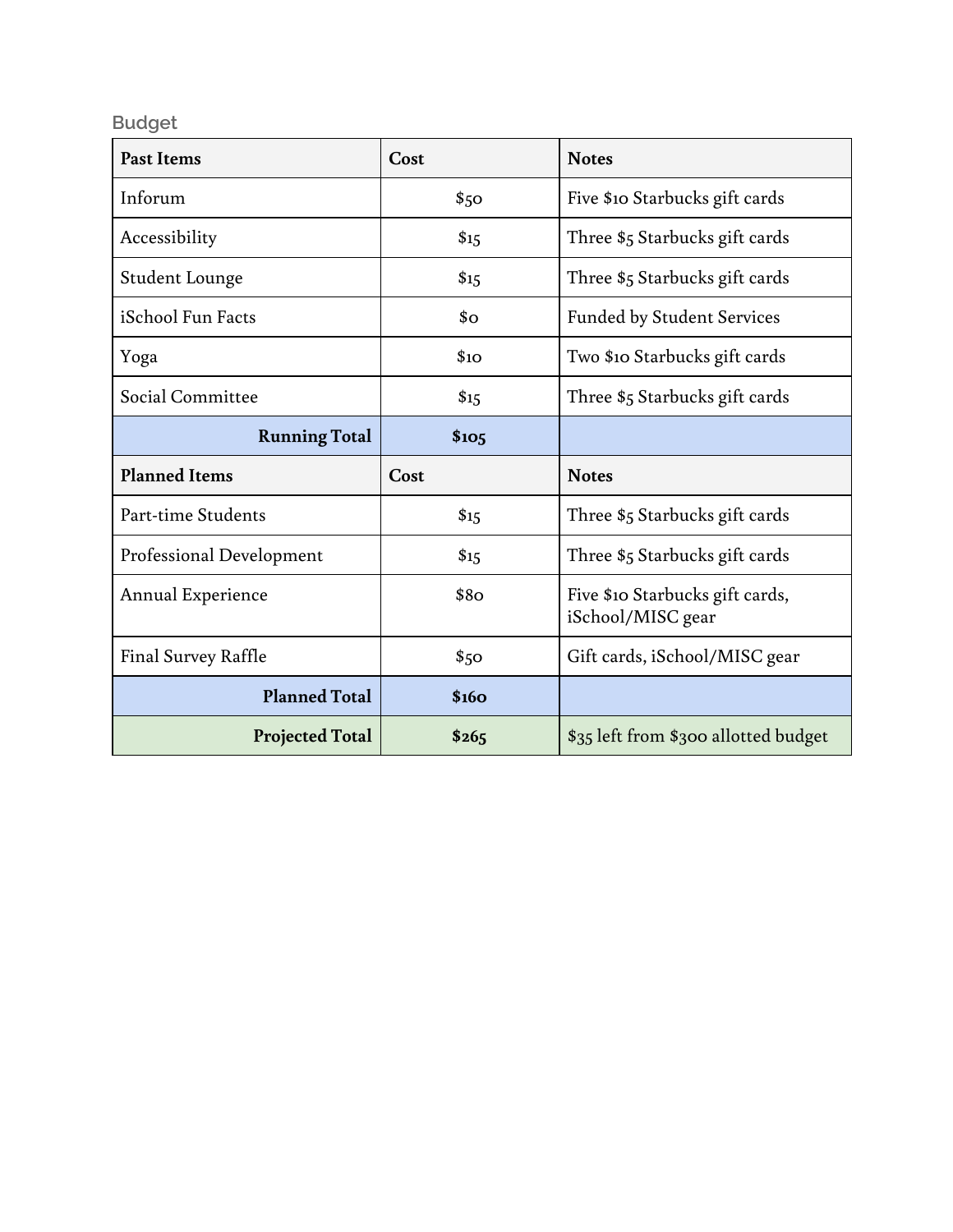# **Mental Health Committee (iStudents for Mental Health) January 2020 MISC Report**

Val Masters—Upper year co-chair Lena Zhao—First year co-chair Robyn Forman—Consultant

# **2020 Schedule of Events**

iMH Members Meeting Wednesday or Friday, 2nd or 3rd week in January (Doodle poll sent out) Location TBD

iShare #1: Communication Strategies for Group Work February 13, 12-1pm BL 728 Group work is a significant part of life here at the iSchool, and learning to navigate its challenges is essential to success in university and beyond. The Graduate Conflict Resolution Centre will facilitate this session of iShare, with the aim of building helpful strategies to ensure positive and productive work. Any iSchool community members are welcome to attend, but

this session is geared towards students.

iColour

February 27, 4-6pm

BL 520 or Inforum

Colour is an integral part of our mental perceptions and experiences in the world. iColour is a drop-in colouring and painting workshop that provides a mindful space for iSchool students to meditate, destress, and explore the mind with colours. Art supplies provided. Any iSchool community members are welcome to attend.

iShare #2: Mental Health at the iSchool: Barriers & Resources March 5, 12-1pm BL 728 This iShare session is for all iSchool students, faculty, and staff. It will be facilitated by Lena Zhao and Val Masters, co-chairs of iStudents for Mental Health. The aim is to open up the conversation around mental health and identify barriers to mental health and wellness for

different segments of the community (e.g. part-time students, commuters, international, LGBTQ+, BIPOC, and more).

iShare #3: Mental Health in the Workplace March 26, 12-1pm BL 307 (Former Interaction and Usability Lab) The final iShare session of the semester is intended to open up conversations around mental health beyond graduate school. This session will be most useful for second-year students and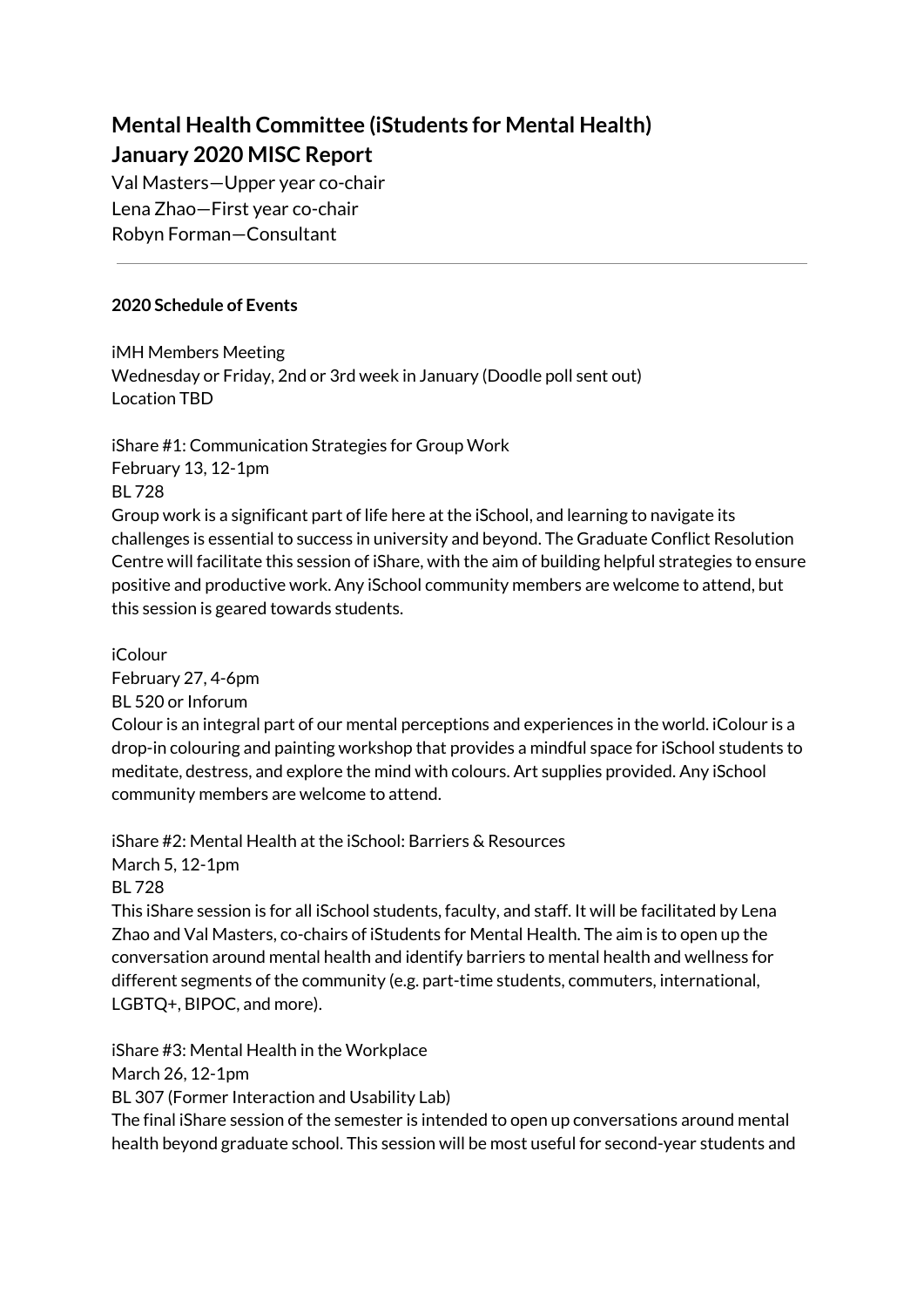others entering the workforce, but would greatly benefit from the input of students, faculty, and staff with experience navigating this issue.

\*We have a meeting on Tuesday, January 21st with Liam O'Leary, (Graduate Programming Coordinator at the School of Graduate Studies) to discuss facilitation of this event.

We are working with Lindsay Jackowetz, iSchool Assistant Registrar to promote these events on all channels: posters, iSchool LCD screens, Student Services newsletter, iSchool website events page, and the inforum instagram. iMH will promote via email list, iMH facebook, and iMH website.

Event still in development:

Ryan Dowd Mental Health/Homelessness Webinar Workshop

- Meeting with Daisy on Friday, January 24th to coordinate logistics
- Secured funding from FoI
- iMH contributing \$400

Other actions:

- We touched base with the iSchool's embedded counselor, Tracey Doyle
	- She was not willing to facilitate an iShare due to her busy schedule
	- She confirmed she is on site at the iSchool 4 days a week for counseling sessions
	- We asked if she or other counselors would consider drop-in sessions (similar to what was done during finals, December 2019, but for midterms as well); she said she would bring this up with her manager
- We have compiled an updated list of counseling resources for iStudents which we will add to the iMH website
- Connected with Melissa Mertis, a museum studies student who wants to get seriously involved with iMH. She writes the mental health column for Musings.
- Posting on iMH Facebook page about relevant events and happenings for members
- Designing posters and preparing for all the events this semester!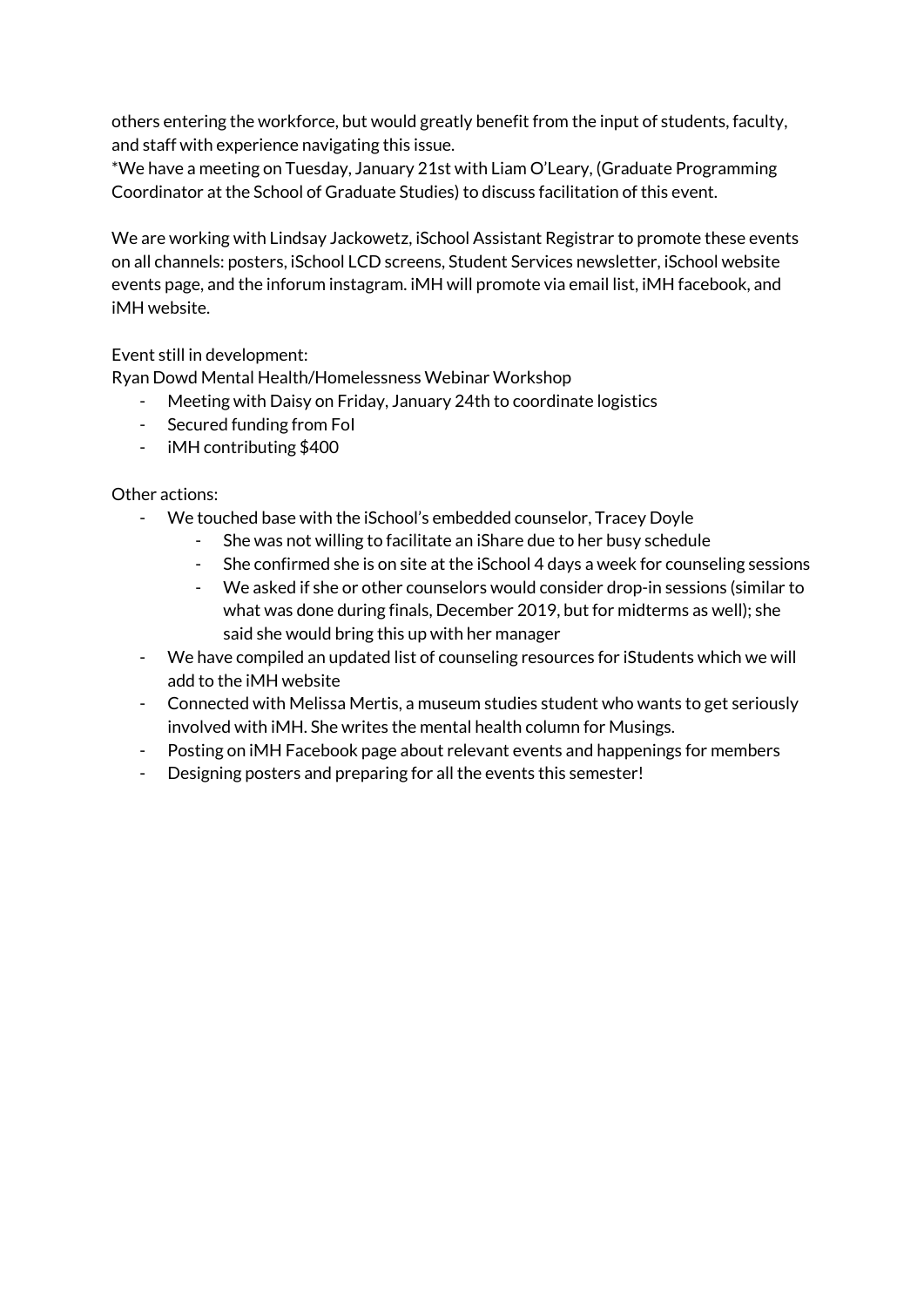# MISC Jan. 2020 Report - Professional Development **Committee**

Akram and Savannah

# **Employers Showcase**

PD Committee met Patty on January 14, 2020 to discuss the Employer Showcase Below is information about the event:

- Date: March 10, 2020
- Time: 4:00 6:00 pm
- Location: 4th floor, Inforum Library

Below are remaining action items for the committee:

- Employers' list: Akram and Savannah will bring a list of employers to Julie and finalize the names to send out the invitation by the end of Jan
- Headshot: instead of having a booth on the day of the showcase, we are planning to set up multiple booths throughout the term for students to sign up to take LinkedIn headshots through Jan and Feb
- Volunteers on the day: pan to send out invitation in mid-Feb
- Promotion
- Catering

# **Workshops and Info Sessions**

- Akram is contacting his colleagues at PwC to schedule an info session; Savannah is planning to reach out to some employers in public sectors. We are trying to have one employer for students from different concentrations
- We organized resume and interview clinics in early December and hope to have a few more later this term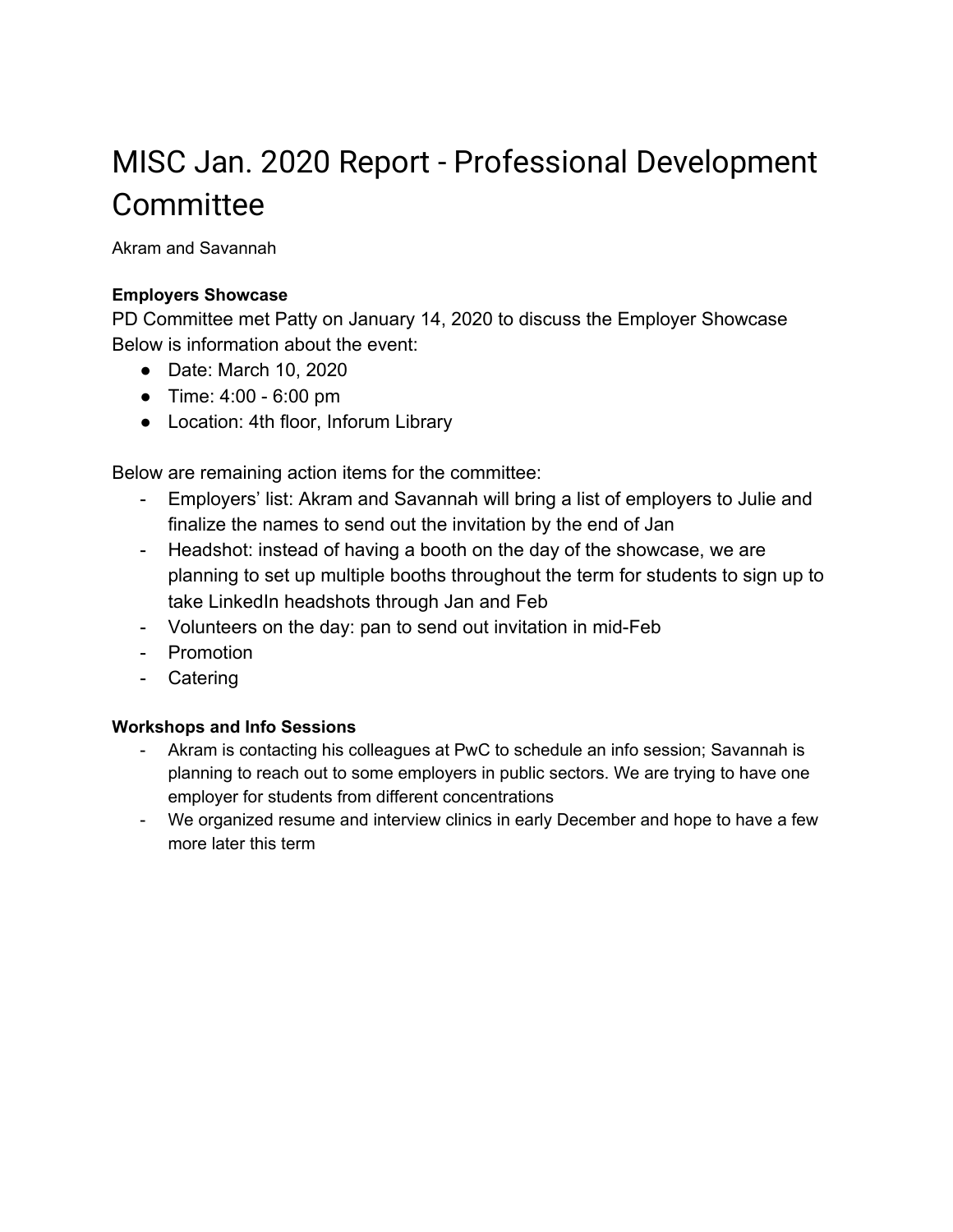# MISC Jan. 2020 Report - Alumni Association Rep

FIAA met on December 11, 2019 (Inforum staff and librarians farewell party), and January 8, 2020. (I was unable to attend the latter.)

Dean Duff was the guest at January's meeting. Some highlights:

- Bissell renovations are going ahead: an architect will be hired by the end of the fiscal year (March/April). Renovations will involve the first 3 floors, building a front door, moving Student Services to the first floor, and building a staircase, new classrooms, and labs.
- Still in the early stages but there is a plan to create a new GLAM (galleries, libraries, archives, museums) incubator. This will be a place for faculty to conduct research with GLAM partners (e.g., partnering with a textile museum to investigate the use of VR in museums).

Upcoming FIAA events:

- OLA Super Conference Alumni Reception: January 30th from 6-8:30 PM
	- Also open to students!
	- Register/more info here: <https://ischool.utoronto.ca/event/alumni-reception-at-the-ola-super-conference-3/>
- Human Library: February 25th from 5-6:15 PM in the Inforum

Save the date: Patty and I are planning a Pecha Kucha night on March 10th (6:30-8 PM), to happen after the PD Employer Showcase. Theme will be transitioning from student to professional; goal is to have an alum from each concentration present about their experiences.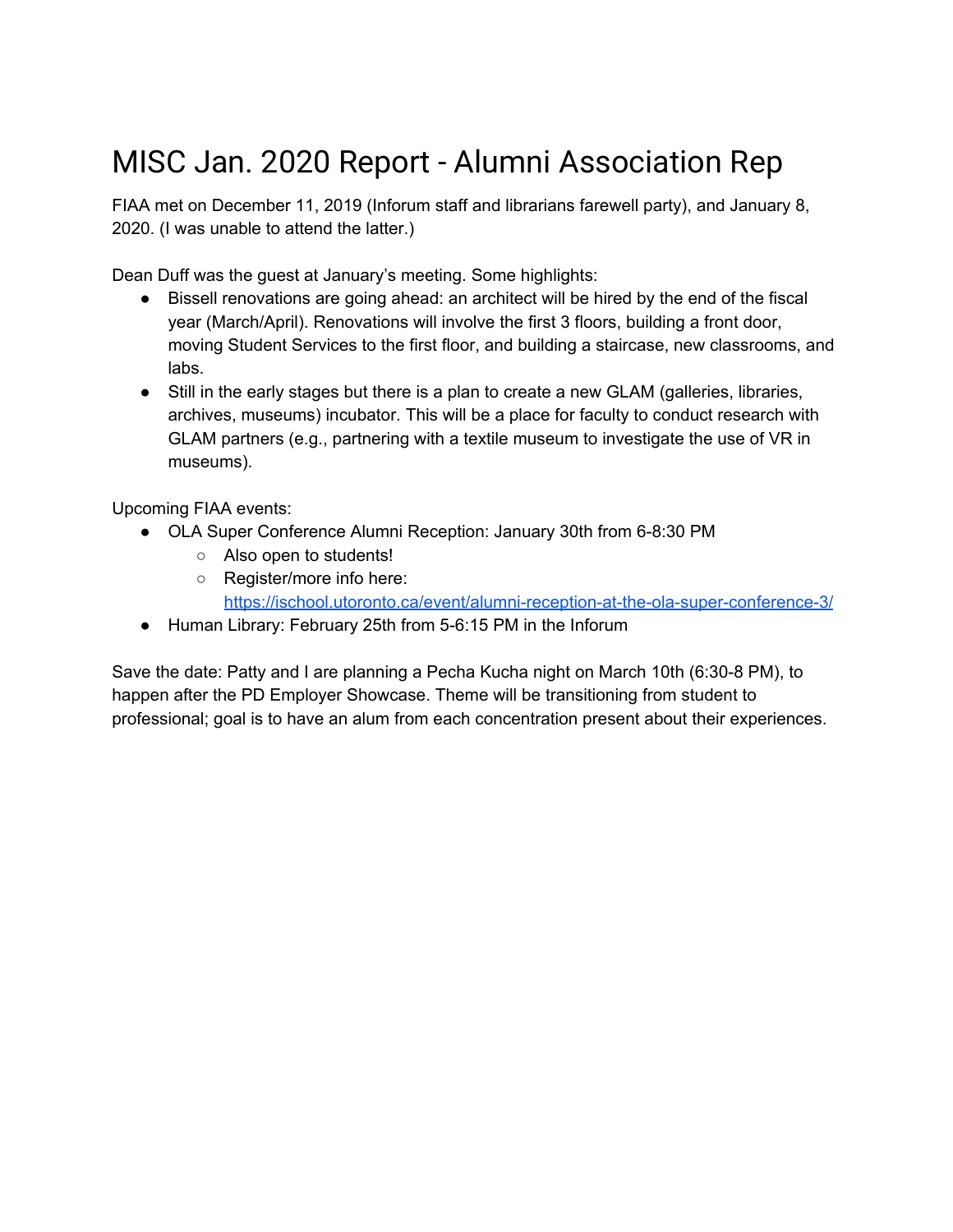

# Tech Fund Report

# **January 21, 2020 // Prepared for MISC**

Vipasha Shaikh

## Purchases for Student Bodies

- Nothing new so far for the upcoming year
- There was a delay in getting the MUSINGS camera ordered
- Delay in replacing Macbook Pro + Dell Latitude 7390 laptops
- Both are fixed

#### Financial Support for Students

● iSkills Funding is the midst of being transferred (as a way to expand the number of workshops offered to students for the winter semester)

#### Meeting Highlight

- TF Monthly Meeting
	- Preparing forreferendum

### Timeframe and workflow established for 2019-2020 referendum

| Task                                                                                                                                                                                       | Deadline           |
|--------------------------------------------------------------------------------------------------------------------------------------------------------------------------------------------|--------------------|
| Initial Ideation Session (Internal)                                                                                                                                                        | Mid-January        |
| Begin campaign for soliciting advertising referendum (work<br>with TF Secretary - Emily Waknine) and soliciting student<br>feedback (work with TF Events Coordinator - Savannah<br>Sewell) | Early February     |
| Create a referendum statement for Tech Fund approval                                                                                                                                       | Late February 2020 |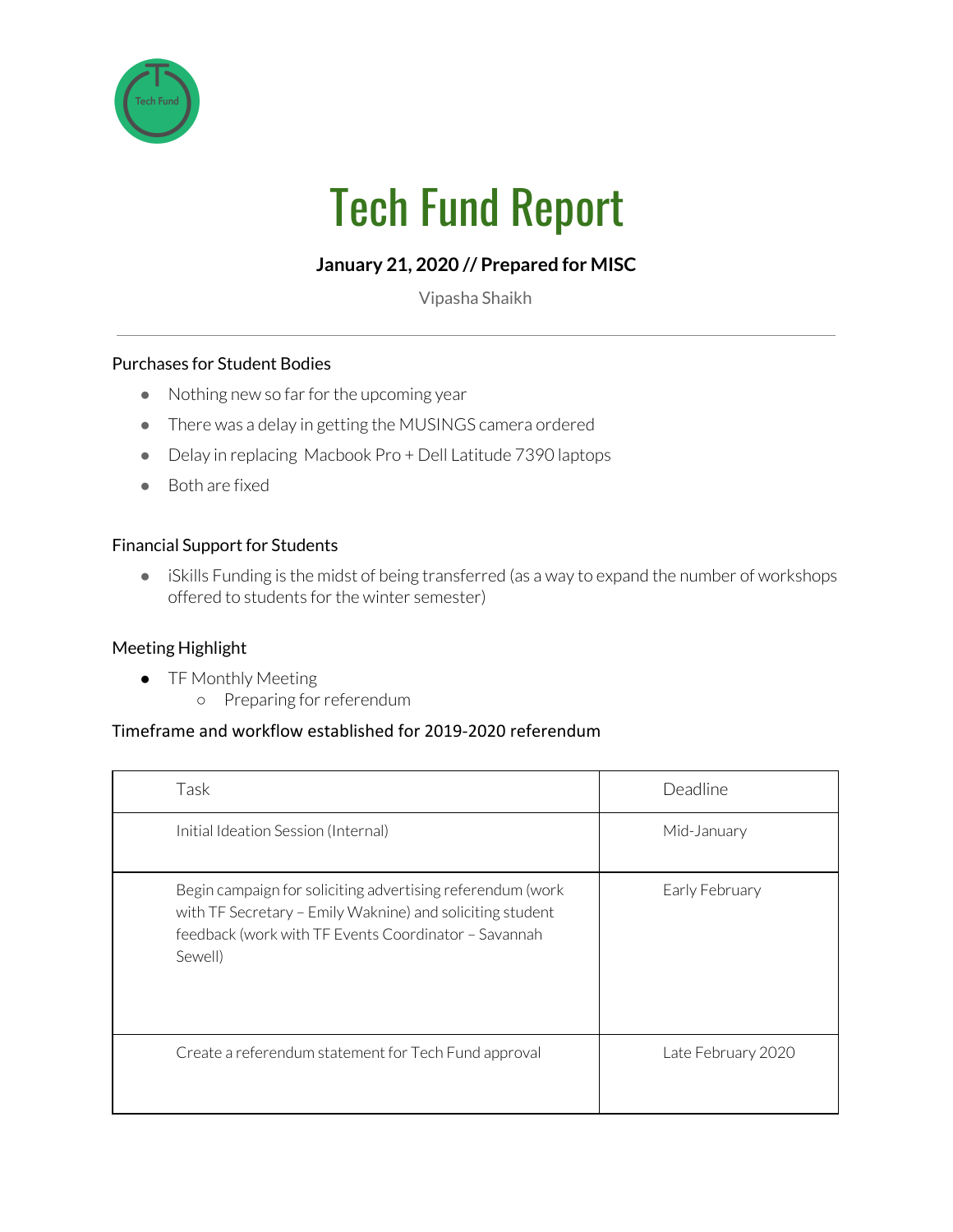

| Prepare final referendum statement for MISC and MUSSA<br>approval                                                                                                                   | Early March 2020 |
|-------------------------------------------------------------------------------------------------------------------------------------------------------------------------------------|------------------|
| Begin full advertising campaign for referendum (work with<br>Emily Waknine and Savannah Sewell): posters, MISC/MUSSA<br>emails, websites, student reps in-class announcements, etc. |                  |
| Coordinate with MISC for voting online                                                                                                                                              | Early March      |
| Review voting results and announce to Tech Fund and student<br>body                                                                                                                 | Late March 2020  |
| Send communique to student body with results                                                                                                                                        | Late March 2020? |
| Prepare referendum report for University Affairs Board                                                                                                                              | April 2020       |
| Present referendum report / Be present                                                                                                                                              | April 29, 2020   |

# Updated Budget

| 2019/2020 Budget          | \$57,964.00 |
|---------------------------|-------------|
| <b>Amount Spent</b>       | \$9,426     |
| <b>Projected Spending</b> | \$9,073.00  |
| <b>Budget Remaining</b>   | \$39,464.64 |

- Amount spent: on the door prizes, the MMst funding, and regular software updates
	- \$6664.00 MMSt Exhibition Projects Funding
	- The rest is a combination of door crasher prizes and regular software updates
- Projected Spending
	- Replacements
		- $\blacktriangleright$  Macbook Pro: \$2498.47
		- ➢ Dell Latitude Pro: \$1773.57
	- iSkills Workshops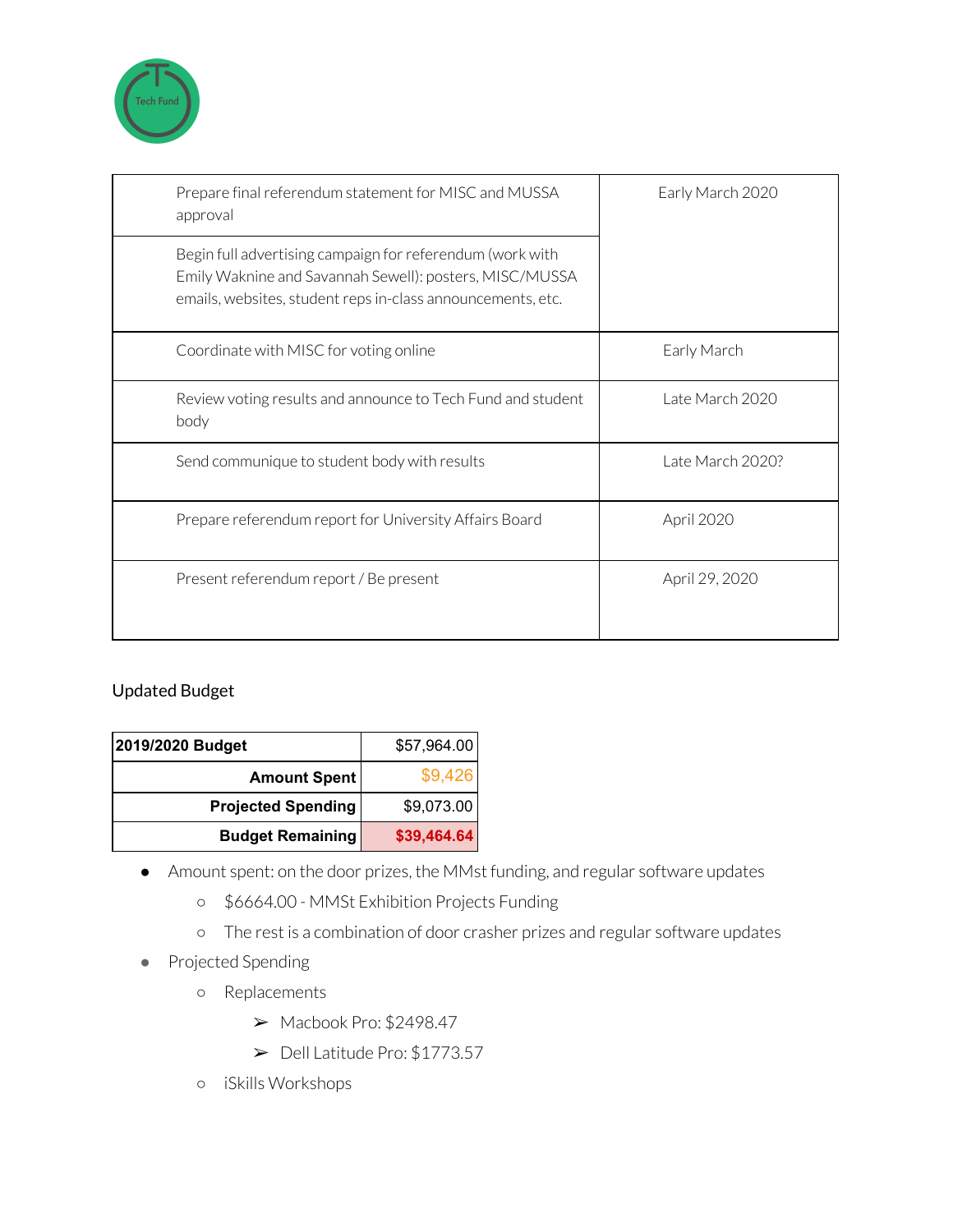

- ➢ Workshops TBC by Daisy: \$4125
- Camera for MUSINGS

 $> $500.00$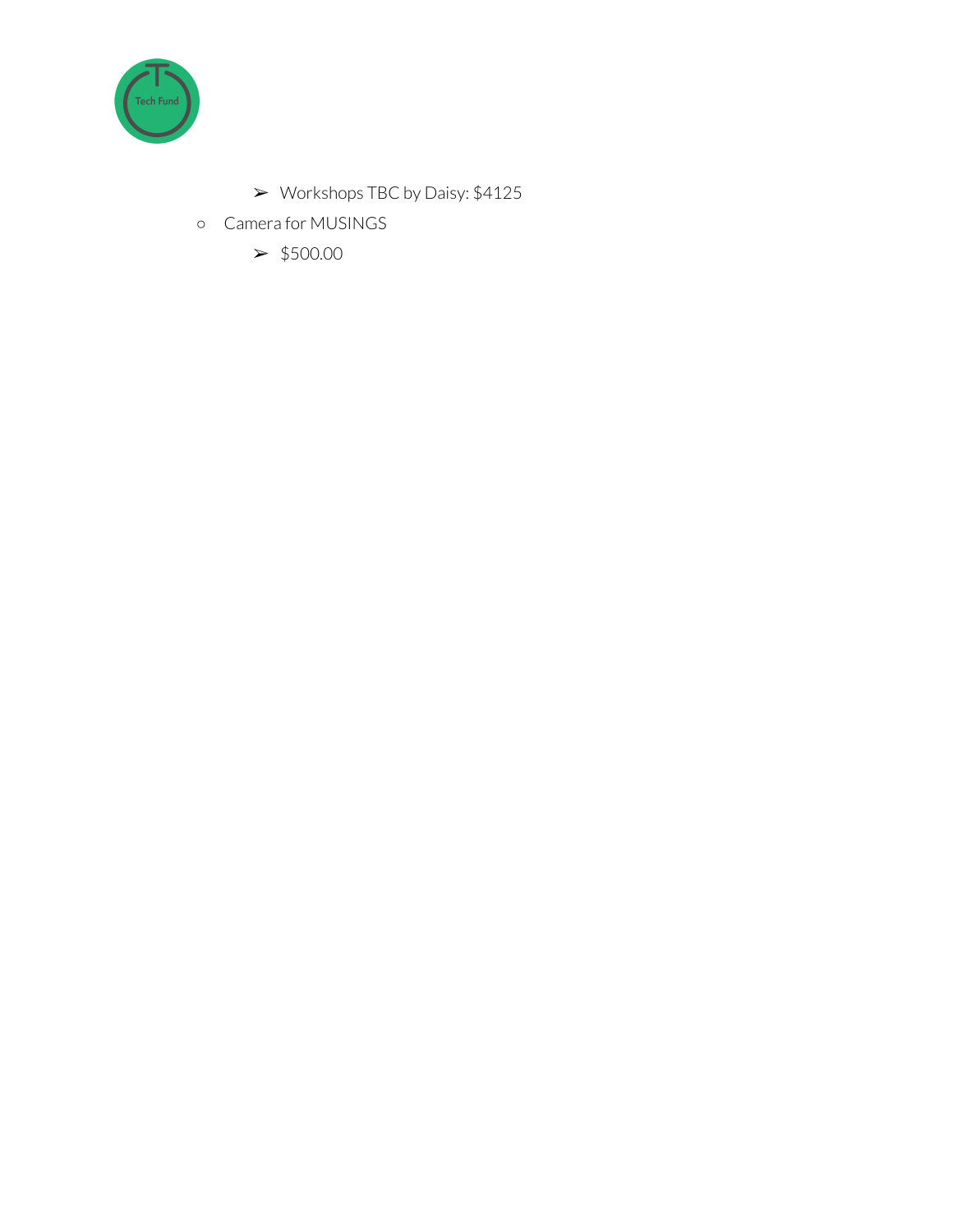# **DIVERSITY WORKING GROUP REPORTS TO MISC**

## **Report submitted for January 21, 2019 Meeting**

### **EVENTS**

The MISC Diversity Working Group hosted a **working session** on **December 10, 2019**. All "official" active working group members were present, as well as an additional two iSchool students. The primary purpose was to discuss, plan and prioritize our initiatives for the upcoming term.

We will be hosting our second **JHI + DWG Reading Group** on **January 20, 2019**. We will be discussing Kellee E. Warren's "We Need These Bodies, But Not Their Knowledge: Black Women in the Archival Science Professions and Their Connection to the Archives of Enslaved Black Women in the French Antilles."

## **OTHER INITIATIVES**

We have been in contact with various Faculty committees chairs and MI student reps (Awards, Masters Recruitment and Admissions, and Diversity & Inclusion) to advocate for a more active recruitment of BIPOC students into the ARM and LIS streams via dedicated scholarships. We are collecting material and evidence related to the Faculty of Information's commitment to the TRC's Calls to Action and diversity & inclusion, including but not limited to analyzing curriculum requirements and readings lists.

#### **November 30, 2019**

The MISC Diversity Working Group hosted the following events in October and November:

**\_\_\_\_\_\_\_\_\_\_\_\_\_\_\_\_\_\_\_\_\_\_\_\_\_\_\_\_\_\_\_\_\_\_\_\_\_\_\_\_\_\_\_\_\_\_\_\_\_\_\_\_\_\_\_\_\_\_\_\_\_\_\_\_\_\_\_\_\_\_\_\_**

#### **BIPOC Social on October 16th, 2019**

The event was funded through the Student Initiative Fund for catering from the Regent Park Catering Collective. It provided an opportunity for people to get to know one another and discuss the current and future goals of the Diversity Working Group. Roughly 14 people were in attendance, including current students, recent graduates, and one external.

#### **JHI + DWG Reading Group on November 14th, 2019**

The DWG hosted its first reading group session in which Norda Majekodunmi's chapter "From Recruitment to Tenure: A Reflection on Race and Culture in a Canadian Academic Library" was discussed. This reading group is affiliated with an initiative coming out of UofT's Jackman Humanities Institute to encourage students of professional faculties to think